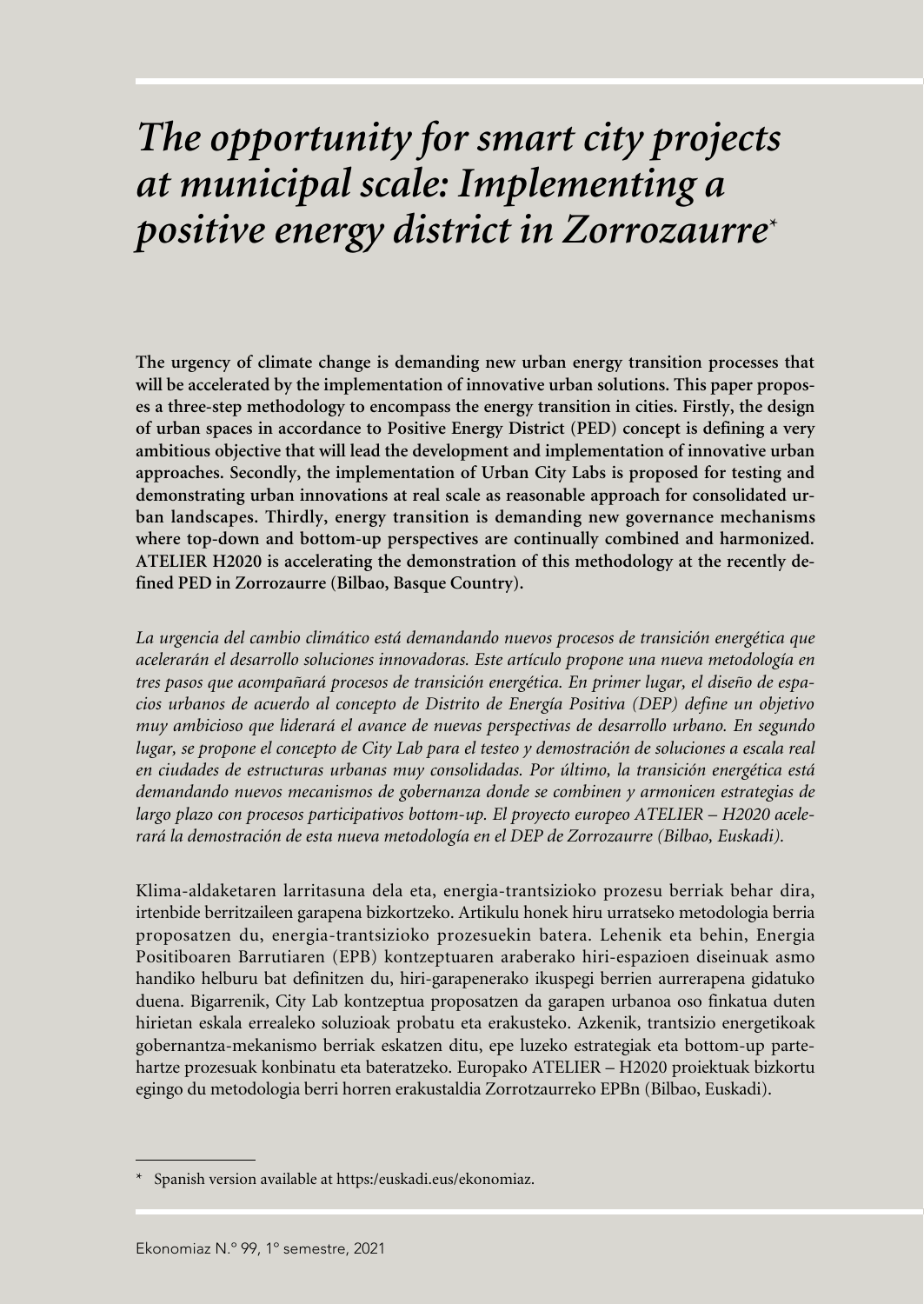# **Cristina Martín, Tony Castillo-Calzadilla**

*DeustoTech, Universidad de Deusto*

**Kristina Zabala** *Deusto Business School, Universidad de Deusto*

# **Eneko Arrizabalaga, Patxi Hernández, Lara Mabe**

*TECNALIA, Basque Research and Technology Alliance (BRTA)*

# **José Ramón López, Jesús Mª Casado**

*EVE - Ente Vasco de la Energía*

# **Mª Nélida Santos, Jordán Guardo**

*Bilboko Udala - Ayuntamiento de Bilbao*

# **Begoña Molinete**

*Cluster de Energía - Basque Energy Cluster*

# *Table of contents*

- 1. Introduction
- 2. Methodology
- 3. Case study
- 4. Results
- 5. Conclusions and policy feedback

### References

**Keywords:** positive energy district, smart cities, city labs, two-way governance, bottom-up collaborative approaches, quadruple helix methodology.

**Palabras clave:** distrito de energía positiva, ciudades inteligentes, gobernanza bidireccional, modelos de participación ciudadana, metodología cuádruple hélice.

**JEL codes:** O18, O21, O31, O35, O44

Entry date: 2020/11/17 Acceptance date: 2021/02/18

**Acknowledgements:** We thank our colleagues; on the one hand, Ainhoa Alonso-Vicario and Cruz E. Borges from Deusto Tech-Universidad de Deusto; and of the other Laura Baselga and Virginia Gómez from Deusto Business School-Universidad de Deusto; who provided insight and expertise that greatly assisted the research. This paper builds on Bilbao City Council's perspectives and experience with respect to decarbonisation objectives and development of new strategies for energy transition. The ATEL-IER project is co-funded by the European Commission's Horizon 2020 Programme under grant agreement No. 864374 and provides important mechanisms for accelerating the objectives of Bilbao as a city and the Basque Country as a region.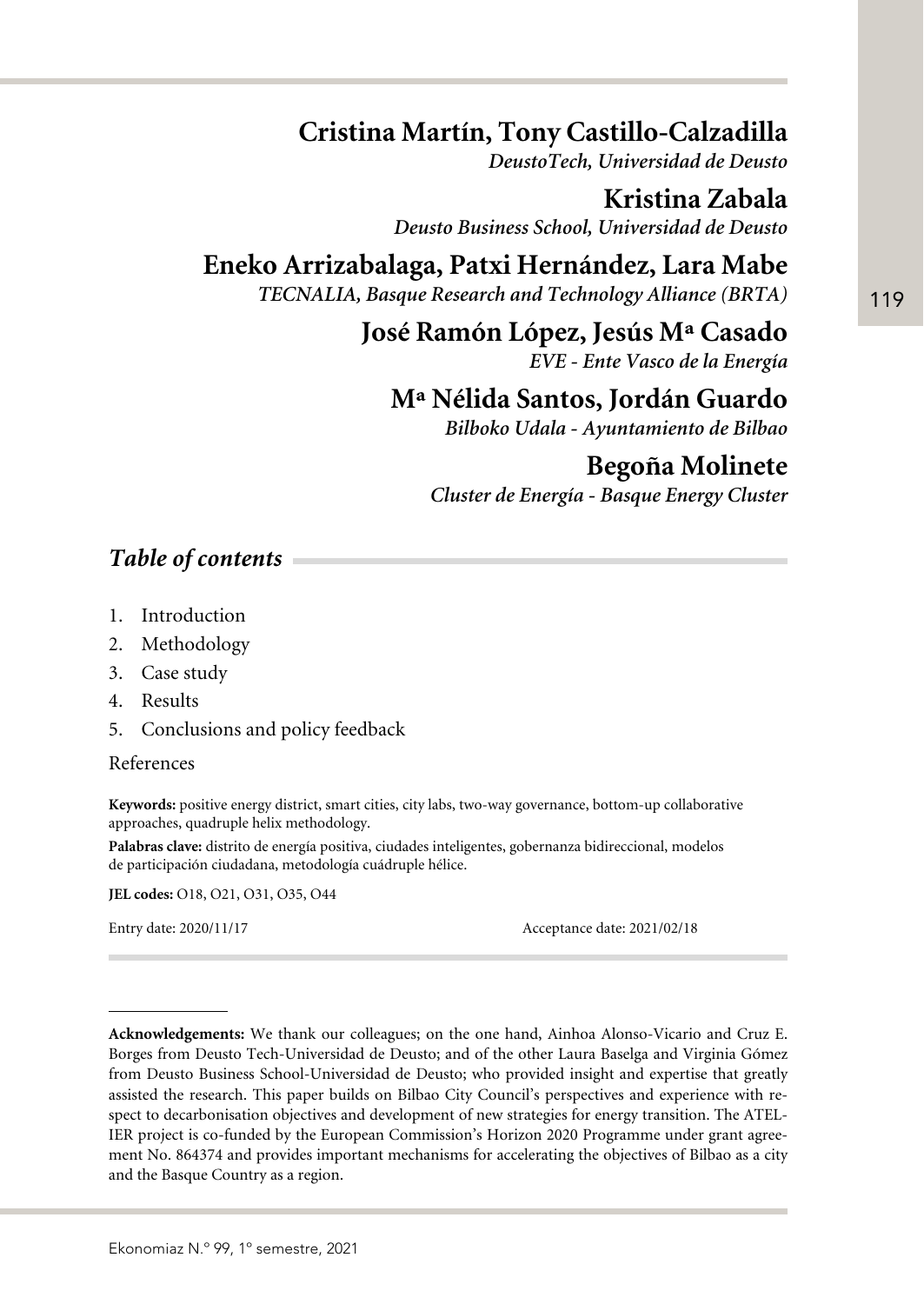#### 1. INTRODUCTION

Europe has a strongly consolidated urban structure, which is generally linked to the history of the territory, the landscape and environmental conditions, and of course, to geographical boundaries (González Medina and Fedeli, 2015). Many European cities have few opportunities to test or deploy any real-scale urban innovations that can be extended beyond the scale of individual buildings to neighbourhood or district level. At the same time, the world has become increasingly urban with the great majority of the population now living in built-up areas. It is estimated that 54.5% of the world's total population of 7.4 billion now live in urban areas, and by 2030, this proportion is projected to rise to 60% (Pérez *et al.*, 2019).

Cities now account for approximately two-thirds of global energy consumption and about 75% of worldwide  $\mathrm{CO}_2$  emissions. These emissions result in a deterioration of air quality and speed up the climate change, contributing to its detrimental effects and posing a enormous stress on cities. Air pollution causes an estimated 4.2 million premature deaths worldwide, while over 91% of the world's population is exposed to toxic air (Kusch-Brandt, 2019), (Petrillo *et al.*, 2016), (Castillo-Calzadilla *et al.*, 2018). As a consequence, over the last decade, a number of global targets have been set for cutting greenhouse gases and pollutant emissions, with a view to tackling climate change and ensuring better air quality in cities. These include the goals established in the Paris Agreement (United Nations, 2015) and more recently, in the European Green Deal (European Commission, 2019a). The European Green Deal provides a holistic framework for resource efficiency, clean and circular economy, low environmental impact and pollution reduction. Its ultimate aim is to achieve climate neutrality in the EU by 2050. The smart city concept has been developed to provide new answers for the European agenda.

Smart Cities are becoming one of the cornerstones of the push for energy neutrality, resource efficiency and high standards of well-being (European Environment Agency, 2015)major environmental challenges remain which will have significant consequences for Europe if left unaddressed. What differs in 2010, compared to previous EEA European environment – State and outlook reports, is an enhanced understanding of the links between environmental challenges combined with unprecedented global megatrends. This has allowed a deeper appreciation of the human-made systemic risks and vulnerabilities which threaten ecosystem security, and insight into the shortcomings of governance. The prospects for Europe's environment are mixed but there are opportunities to make the environment more resilient to future risks and changes. These include unparalleled environmental information resources and technologies, ready-to-deploy resource accounting methods and a renewed commitment to the established principles of precaution and prevention, rectifying damage at source and polluter pays (Martin, Henrichs and Eea, 2015. They can significantly improve energy savings, close the circle of resources (including materials and water) and foster healthier lifestyles, with open spaces be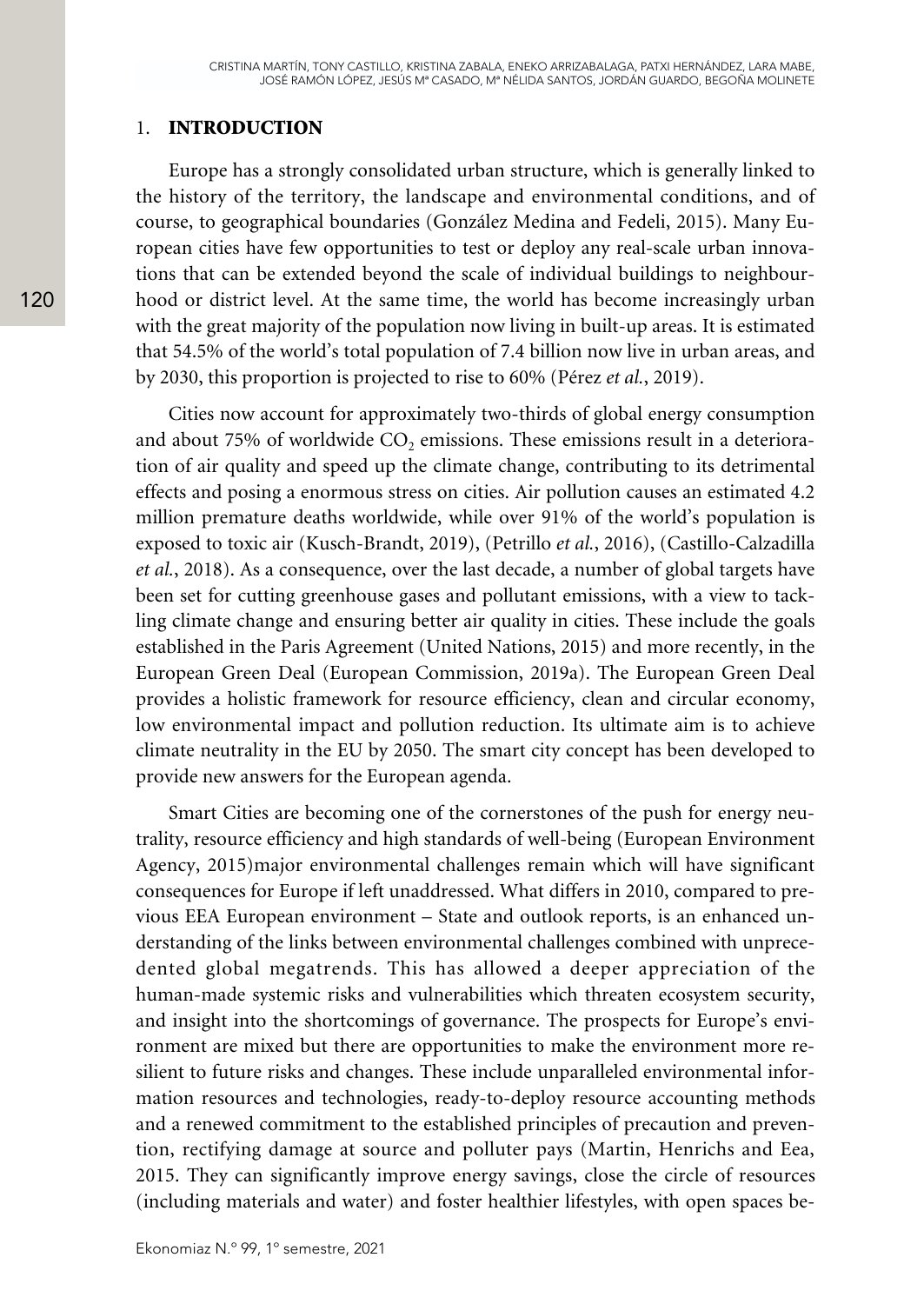coming more abundant and connected to classic infrastructures. Smart and sustainable cities are expected to be a key feature in achieving energy transition and resource efficiency in Europe. They can potentially deliver significant energy savings and increased resource efficiency, in harmony with the cultural aesthetics of the urban and natural landscape. Technological and scientific advances –especially when integrated with one another– offer a rich pool of solutions that can help make cities a more sustainable place to live (Angelakoglou *et al.*, 2019).

At the same time, the scope of energy transition and smart city projects is increasing, with an ever-increasing use of terms such as 'zero building blocks', 'zero energy buildings', 'zero net energy' and 'zero energy districts' (Charron, 2008); (Pandey *et al.*, 2015); (Cao, Dai and Liu, 2016); (Taherahmadi, Noorollahi and Panahi, 2020). In recent years, the ambition behind such projects has widened and Europe is now championing Positive Energy Districts as a fundamental unit for the design and planning of smart cities. The concept of the Positive Energy District (which is still under development) entails defining a set of inter-connected buildings that can together achieve a positive energy balance.

This evolution in smart city projects must go hand in hand with the definition of new strategies of governance. City governance is immensely complex, with a multifaceted and multi-level ecosystem of agencies and stakeholder groups (e.g. local governments, citizens and urban planners), often driven by conflicting interests. As a result, (smart) cities require a proper system of governance to connect all the different forces at work, enable knowledge transfer and facilitate decision-making in order to maximize their socioeconomic and environmental performance (Ruhlandt, 2018).

The main objective of the paper is to propose a new methodological approach to guide the design, implementation and governance of cities in view of leading an energy transition process. The paper includes four main sections. After introducing the main international concerns and demands, Section 2 defines the main methodological proposal that would guide future cities in leading energy transition processes. Section 3 details the case study presenting ATELIER H2020 project and the Positive Energy District proposal in Zorrozaurre island (Bilbao). Section 4 presents the main results organised according to the three methodological steps. Finally, Section 5 draws out the main conclusions of this research and provides some policy feedback in view of inspiring similar initiatives in the Basque Region.

#### 2. METHODOLOGY

This paper proposes a new methodology that would pave the way transforming cities and comply with energy transition strategies. The new methodology (Figure 1) includes three main stages for the design of new urban areas, the implementation of innovative solutions and the governance of cities where citizens are at the centre. This new methodology assumes a continue calibration of citizen requirements that will be naturally embedded and articulated all along the city building process: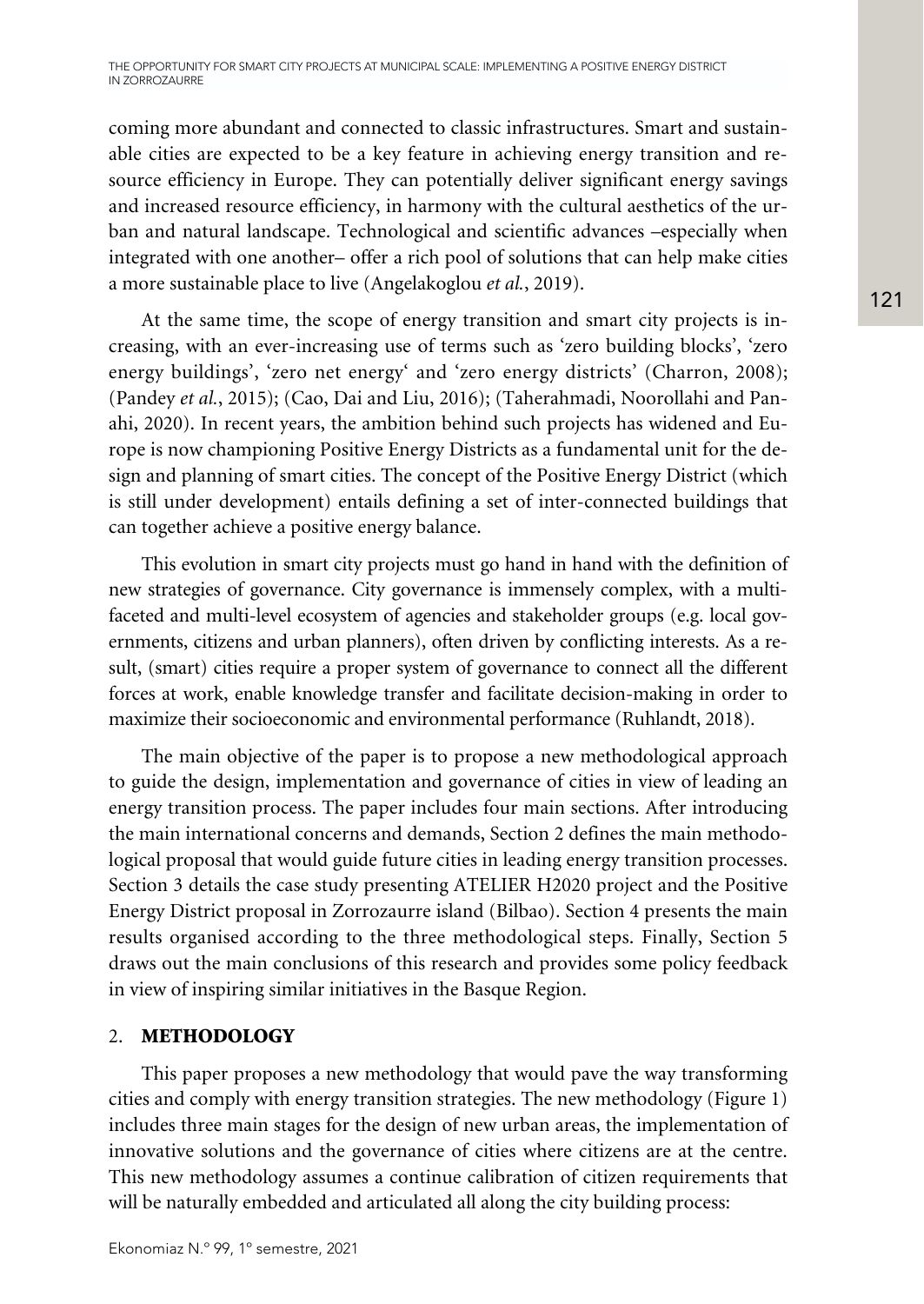

*Figure 1.* **THREE-STEP METHODOLOGY FOR ENERGY TRANSITION IN CITIES**

- Design: Innovative urban designs based on the definition of Positive Energy Districts (PEDs) are defined as a group of connected and neighbouring buildings that produce more energy than required, in terms of lighting, heating, cooling and ventilation (see Section 4.1). The challenge in terms of energy efficiency, uptake of renewable energies, and integration of systems and solutions that allow energy flexibility is huge, but also required given the effects of climate change. On the other hand, the definition of PED as a main functional unit for urban development is a promising idea since PEDs may work as operational units that are completed (design of open spaces, buildings, iteration of neighbours) and easily replicable along the entire city.
- Implementation: Testing and demonstrating innovative solutions in City Labs. The deployment of smart and integrated solutions in European cities is a challenging objective given the consolidation of urban areas, the average age of the population, and the investment costs of the solutions. Urban City Labs (see Section 4.2.1) are conceived as urban laboratories where innovative solutions can be deployed and tested in relatively controlled environments because of the scale, the number of people affected, or the geographical situation of the area. This methodology presents City Labs of different scales that move from building scale to city scale, which makes the proposal valid for any city independently of the degree of urban development or urban consolidation.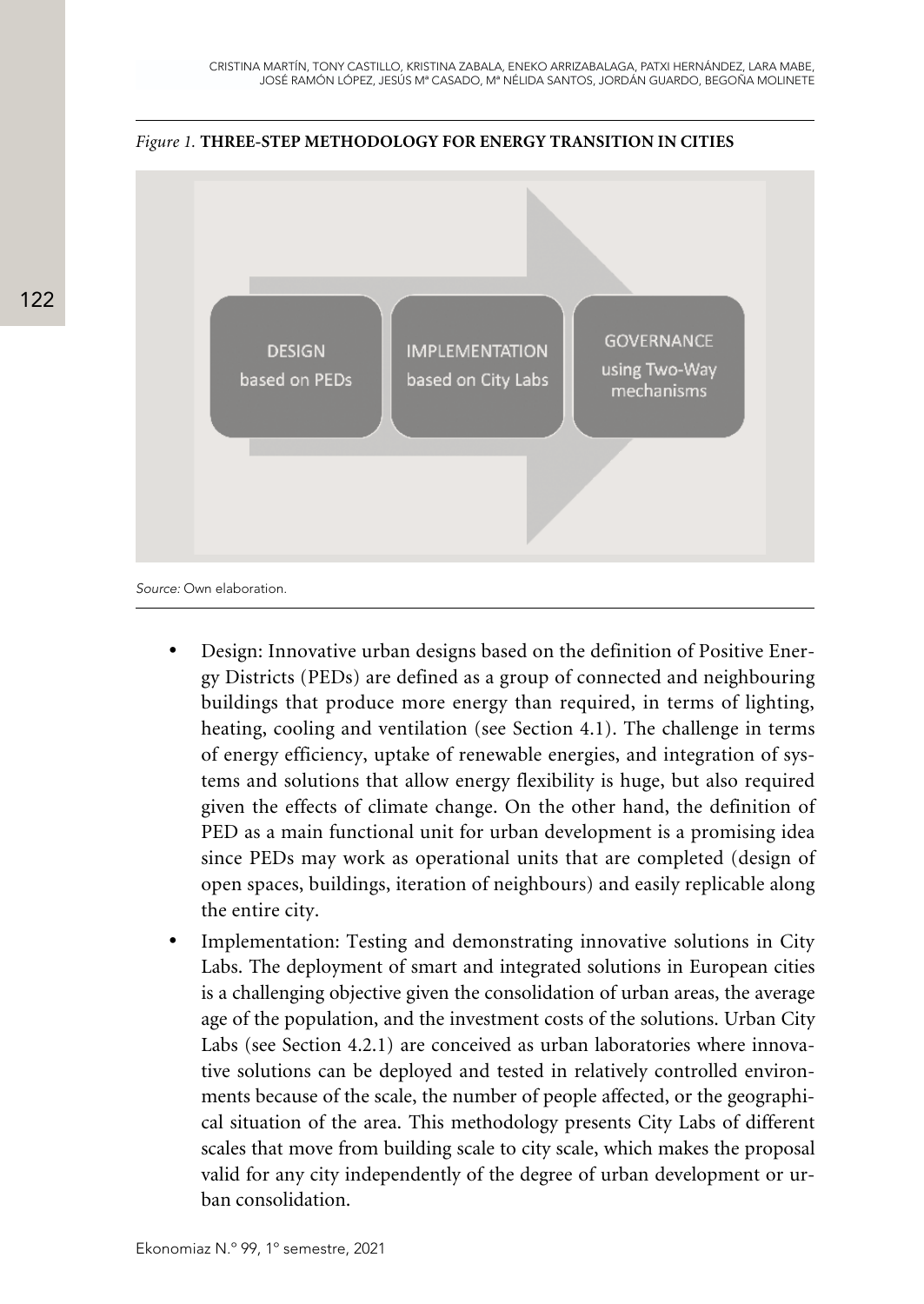• Governance: Smart collaborative schemes keep cities alive and connected. The success of any innovative urban design or development is going to be connected to the extent to which citizens are being involved all along the process of design, implementation and governance of the urban areas, i.e. they need to become active part of the solution. Cities need to combine topdown and bottom-up collaborative approaches where strategic objectives are analysed and assessed with respect to particular perspectives and feelings. At this point, we propose a two-way governance mechanism (see Section 4.3) that provides a flexible and comprehensive approach where all stakeholders can easily identify where they are, what they can do, and how they will be able to proceed.

#### 3. CASE STUDY

ATELIER is an H2020 innovation action (Grant Agreement: Nº 864374) that belongs to Smart City and Communities (SCC) cluster of innovation projects. The ATELIER operative includes 30 partners from 11 countries that will collaborate and work together for a period of five (5) years. The action has a total budget of 21 million that will serve to deploy and validate new methodologies, urban designs and smart solutions that will be monitored and evaluated showing that positive energy districts are possible.

#### 3.1. Smart cities and communities partnership

ATELIER has been founded by SCC1 – Smart Cities and Communities open call (of H2020 program) and therefore it becomes automatically part of the European Innovation Partnership on Smart Cities and Communities (EIP-SCC) (Smart City Expo World Congress, 2016). This initiative is supported by the European Commission and brings together cities, industry, SMEs, banks, research facilities and other smart-city actors. EIP-SCC provides action clusters, guides and toolkits, marketplaces for investors, etc. with the ultimate goal of improving the quality of life of European citizens. The partnership builds up a wide network of European cities that share knowledge and gain support in finding solutions that will improve the social, environmental and economic performance of their cities. The SCC partnership activity is geared towards strengthening the links between existing European smart city networks and platforms, especially those that have been funded under the SCC1 H2020 programme. Table 1 lists the projects funded since 2015.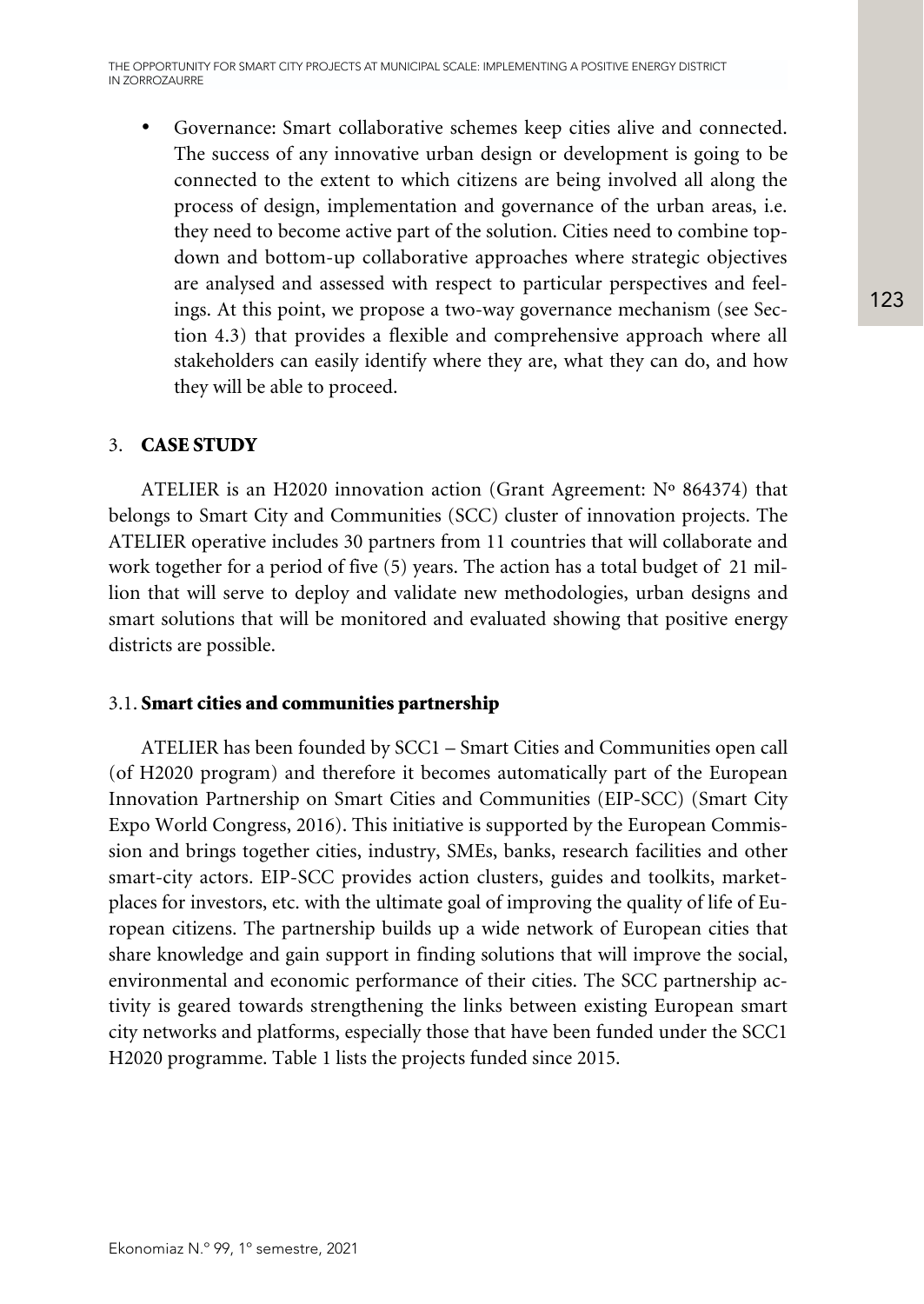# *Table 1.* **LIST OF HORIZON 2020 SMART CITIES AND COMMUNITIES SINCE 2015**

| Call<br>ID           | Call focus                                                                                     | <b>Project Names</b>  | Duration  | <b>Project Website</b>             |
|----------------------|------------------------------------------------------------------------------------------------|-----------------------|-----------|------------------------------------|
| H2020-SCC-2014-2015  | Solutions integrating energy,<br>transport, ICT sectors                                        | RemoUrban             | 2015-2019 | http://www.remourban.eu/           |
|                      |                                                                                                | GrowSmarter           | 2015-2019 | https://grow-smarter.eu/home/      |
|                      |                                                                                                | Triangulum            | 2015-2020 | https://www.triangulum-project.eu/ |
|                      |                                                                                                | <b>Sharing Cities</b> | 2016-2020 | http://www.sharingcities.eu/       |
|                      |                                                                                                | SmartEnCity           | 2016-2021 | https://smartencity.eu/            |
|                      |                                                                                                | Replicate             | 2016-2021 | https://replicate-project.eu/      |
|                      |                                                                                                | Smarter Together      | 2016-2021 | https://www.smarter-together.eu/   |
| SCC-1-2016-2017      | smart homes and buildings<br>Solutions at district scale:<br>오<br>rids,<br>smart-g<br>$1$ lona | RuggedISED            | 2016-2021 | https://ruggedised.eu/home/        |
|                      |                                                                                                | MySMARTLife           | 2016-2021 | https://www.mysmartlife.eu/        |
|                      |                                                                                                | <b>MAtchUP</b>        | 2017-2022 | https://www.matchup-project.eu/    |
|                      |                                                                                                | <b>IRIS</b>           | 2017-2022 | https://www.irissmartcities.eu/    |
|                      |                                                                                                | <b>StarDust</b>       | 2017-2022 | https://stardustproject.eu/        |
| SCC-1-2018-2019-2020 | blocks/districts<br>Positive energy                                                            | CityxChange           | 2018-2023 | https://cityxchange.eu/#           |
|                      |                                                                                                | <b>Making City</b>    | 2018-2023 | http://makingcity.eu/              |
|                      |                                                                                                | <b>POCITYF</b>        | 2019-2024 | https://pocityf.eu/                |
|                      |                                                                                                | <b>SPARCS</b>         | 2019-2024 | https://www.sparcs.info/           |
|                      |                                                                                                | ATELIER               | 2019-2024 | https://smartcity-atelier.eu/      |

Source: Own elaboration.

#### 3.2. ATELIER Innovation Action

ATELIER is a smart city project that demonstrates Positive Energy Districts (PEDs) within eight European cities with sustainability and carbon neutrality as guiding ambitions. Amsterdam and Bilbao are the Lighthouse cities that will generate an energy surplus of 1,340 MWh measured in terms of primary energy and pre-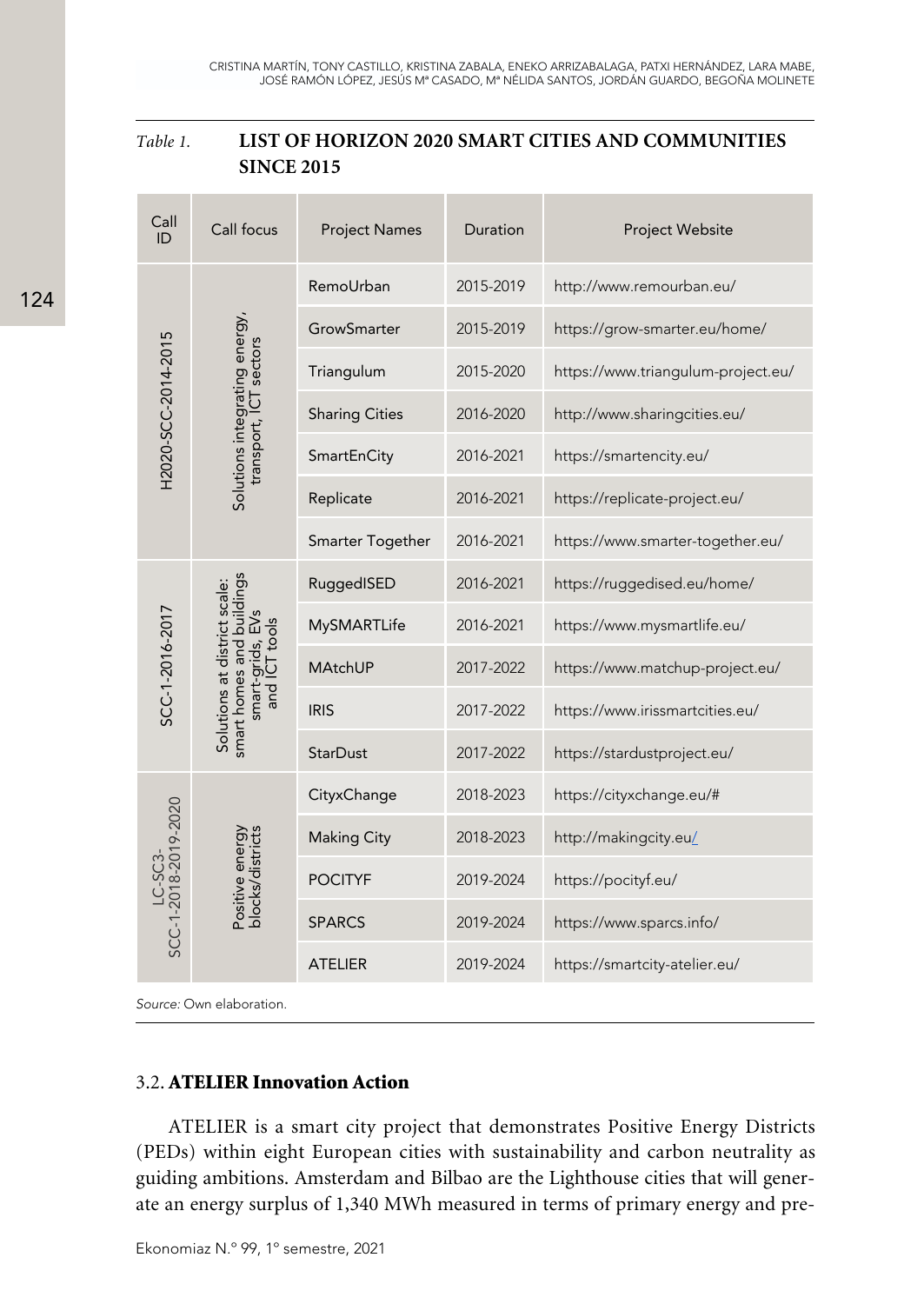vent 1.7 kt of  $\text{CO}_2\;$  and 23 t of NOx emissions. Together with district users, ATEL-IER will showcase innovative solutions that integrate buildings with smart mobility and energy technologies to create a surplus of energy and balance the local energy system. Bratislava, Budapest, Copenhagen, Krakow, Matosinhos, and Riga are the Fellow cities that will replicate and adapt successful solutions.

All cities will establish a local PED Innovation Atelier to co-produce locally embedded, smart urban solutions. In the ateliers (see Section 4.3.3), the local innovation ecosystem (authorities, industries, knowledge institutes, citizens) is strengthened, enhancing embeddedness and removing any obstacles (legal, financial, social, etc.) for implementation of the smart solutions. The ateliers are engines for upscaling solutions within the ATELIER-cities and replication to other EU-cities. ATEL-IER integrates a high degree of citizen engagement throughout the project, by actively involving local residents, local initiatives, and energy communities in activities to align the technical solutions with citizens' objectives and personal perspectives. Each of the cities will develop a City Vision 2050 (see Bilbao Bold City Vision in Section 4.2.2) that creates the roadmap for upscaling the solutions to the entire city.

ATELIER has the ambition to pave the way for «energy positive cities» in Europe. All ATELIER activities will be monitored (socially and technically), and lessons learned are systematically drawn and disseminated to relevant stakeholder groups, city networks, and innovation forums.

# 3.3. Positive Energy District (PED) in Zorrozaurre island

ATELIER defines two Positive Energy Districts in Bilbao and Amsterdam, respectively. The Positive Energy District of Bilbao is defined as the sum of specific interventions in Zorrozaurre, located in specific areas in the North, Centre and South of the island (Figure 2). Three sets of connected buildings will be deployed conforming the PED of Bilbao demonstration site. These three specific areas will be continually monitored in terms of energy consumption and generation, electro-mobility uptake, ICT integration, citizen participation, etc. This system represents a very special City Lab and a major step forward for the decarbonisation of the island. The outcomes of PED implementation will be scaled up to the entire city of Bilbao according to the Bilbao Bold City Vision.

The district has a 5th generation district heating based in low temperature geothermal energy, photovoltaic panels, a smart-grid, increased e-Mobility capacity, energy storage capacity, smart street furniture and smart lighting systems. New-generation smart meters will be installed in the three areas of the PED demo. Demand response solutions and energy community self-generation sharing will be implemented and validated. The aim is to continue developing functions that provide added value for clients, including services that increase flexibility and allow active demand management.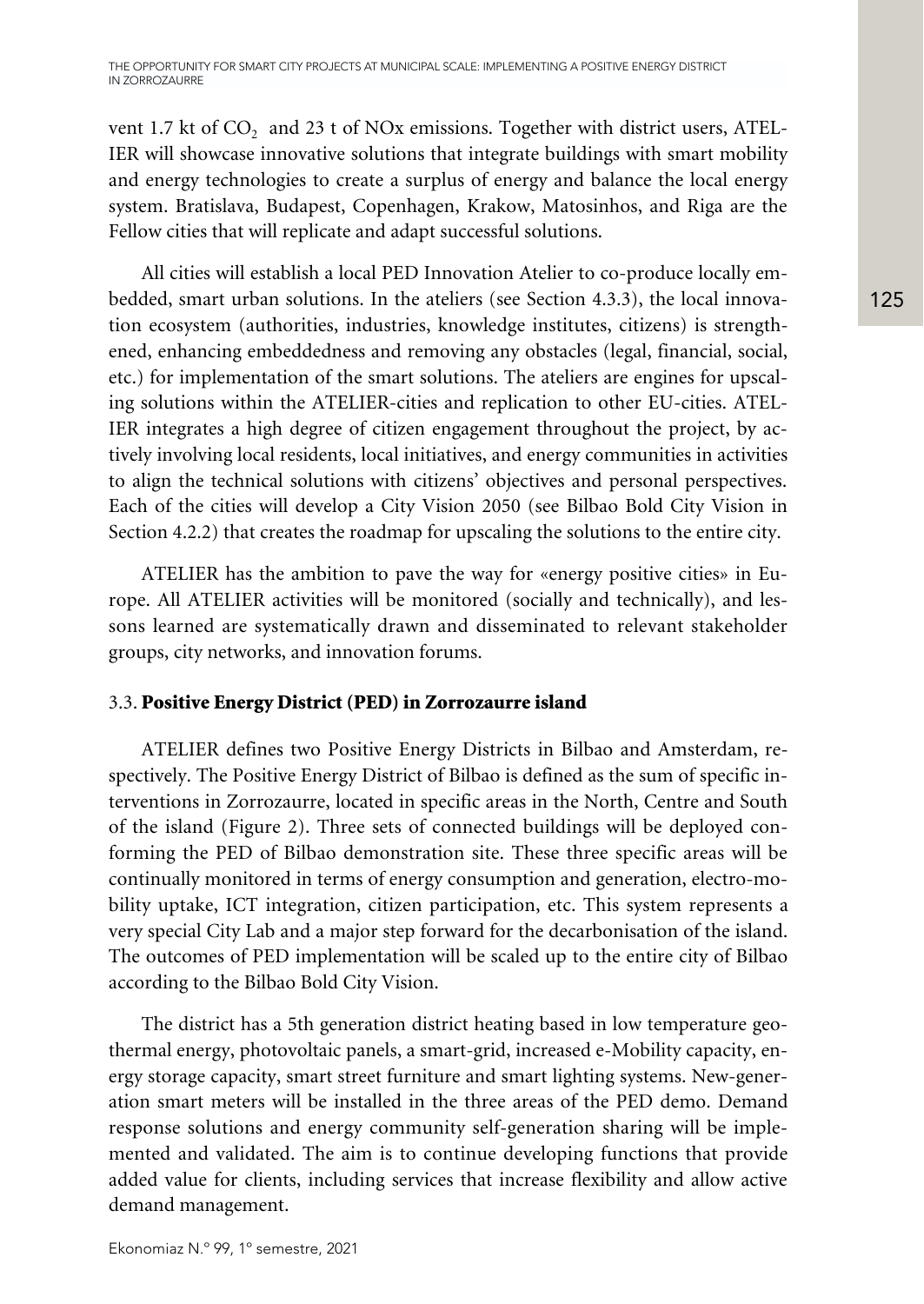# *Figure 2.* **SATELLITE VIEW OF ZORROZAURRE ISLAND SHOWING PED LOCATION**



Source: Bilbao City Council.

Energy flexibility will be enabled through the use of smart metering devices, Smart Building Energy Management Systems (smart BEMS) and an overarching Energy Management System (EMS) that will aggregate BEMs and other smart district consumption (public services, storage systems, heat pumps, EV operators, etc.). The EMS will work as an 'Energy Trading Coordinator', providing prosumers and energy communities with an active demand response approach that effectively coordinates and deploys local resources to balance energy supply and demand, while at the same time activating different flexibility business models.

New substations with advanced control capability will be installed. Inter alia, these will have new functions for managing a Low Voltage (LV) network, a high penetration of flexible distributed resources and new services to improve flexibility, etc. The smart secondary substation will introduce supervisory architecture and advanced control for network optimization (reduction in losses and saturation level) which will provide services for customers that give them increased flexibility.

All the actions and smart solutions to be deployed in Zorrozaurre can be summarized as seven strategic interventions (Figure 3). The first three ones refer to the deployment of the North, Centre and South areas of Zorrozaurre whereas the other four ones provide the connectivity and integration of the operational strategies that will be implemented along the entire island. In this sense, the deployment of the 5th generation of geothermal network, the inclusion of renewable energy sources, the advanced operation of the smart-grid, the electro-mobility, and deployment of smart street furniture bring an important added-value to the Zorrozaurre neighbourhood.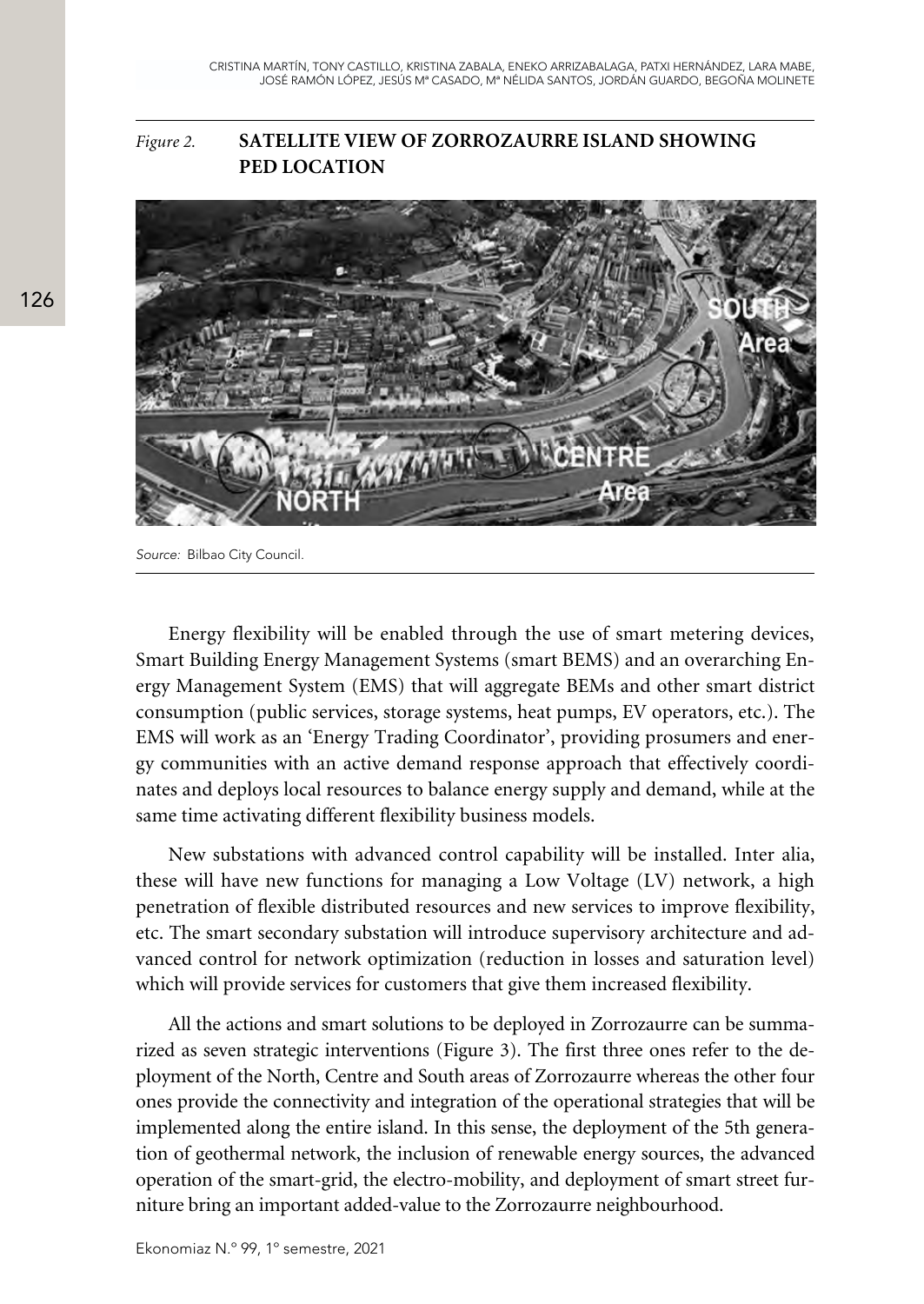The PED in Zorrozaurre is defined as the sum of the deployments at the North Area, the Centre Area and the South Area in the island, which include new and retrofitted buildings; private and public buildings (own by public entities), as well as residential or public-used buildings (mostly service oriented). With this definition, ATELIER ensures an equilibrated portfolio of buildings in terms of isolation profiling, ownership and usage. The transversal interventions are implemented along the entire island. They include:

#### *Geothermal Network*

The geothermal network is built by 19 rings that will be connected in a flexible manner to optimize the different energy needs. The establishment of a 5th generation district heating implies a reduction in distribution losses, thanks to the possibility of using low temperature fluid network. Moreover, the district heating system is ready to be fuel by other alternative renewable energies (apart from geothermal) or waste heat. The geothermal network is formed by a mix of boreholes and groundwater wells that will be designed and implemented to provide a steady 14 ºC throughout the year. The PED (the sum of the North, Centre and South areas) are connected only by four rings.

# *Smart Grid*

The smart grid integrates the following elements:

- Smart metering devices will provide new functionalities that offer added value to end-users, including the flexibility for the consumer to provide services, mainly in terms of active demand management.
- Energy storage systems will include virtual storage and second life Li-Ion batteries that will ensure energy supply to the entire neighbourhood, balancing the periods with lower Renewable Energy Sources (RES) generation.
- Smart Buildings Energy Management Systems (BEMS) will be implemented to optimise the energy flows and services at building scale. The individual systems deployed at the South, Centre and North area will be connected in view of providing an integrated and optimised management at the PED as a whole.
- Intelligent Secondary Substation for flexible distributed energy resources management will implement advanced control capabilities with new functionalities to manage a low voltage (LV) network. The secondary substation will introduce supervisory architecture and advanced control for network optimisation which includes sufficient intelligence to autonomously perform operations and optimization functions of the LV network.

# *Electromobility*

New e-mobility concepts will be integrated within the demonstration area running in parallel with the progressive elimination of surface parking areas for nonelectric vehicles. The e-mobility will be facilitated by smart charging systems that include two fast rechargers (around 50 kW each) and two fast-medium rechargers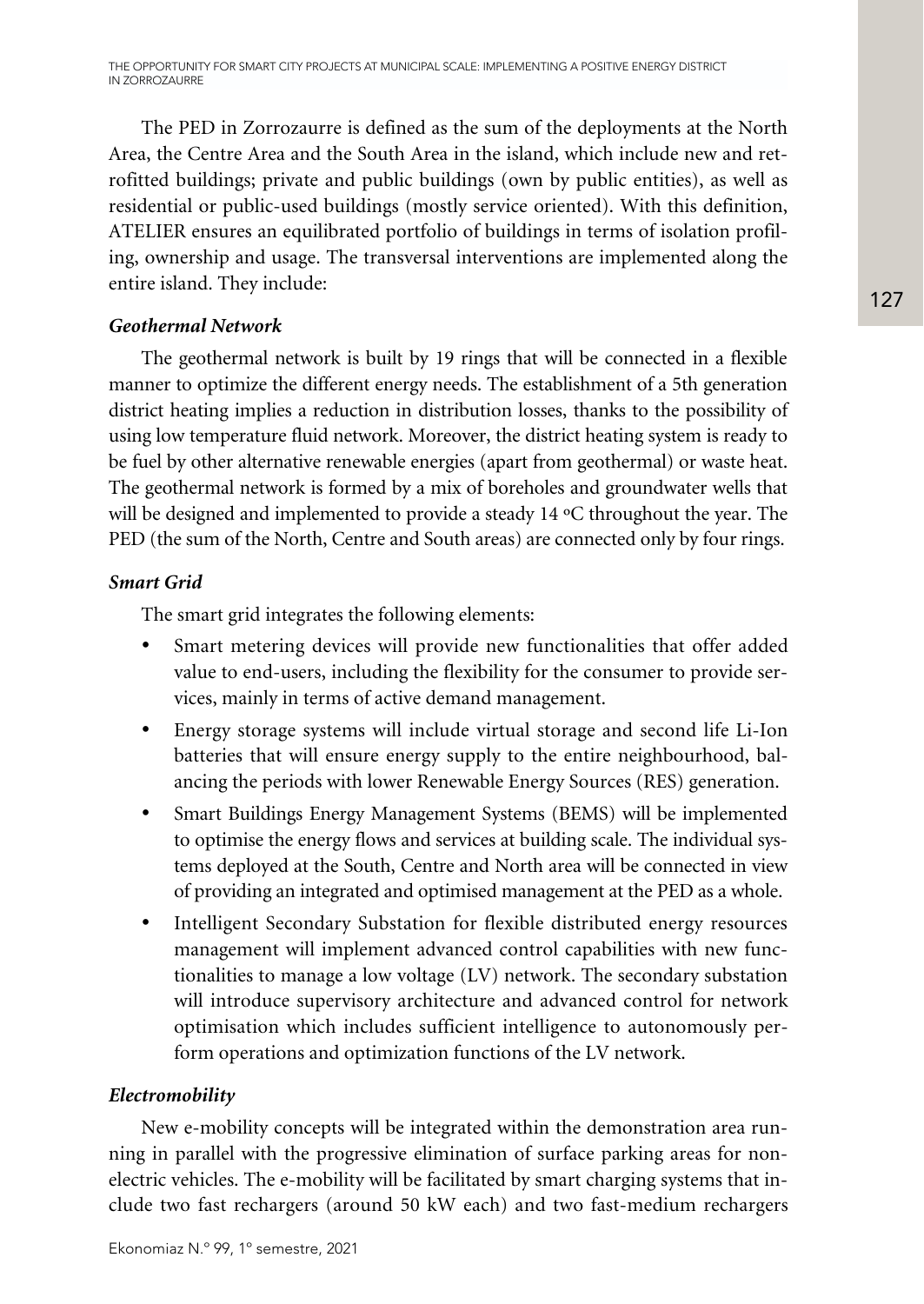(around 22 kW each); as well as an EV charger (7.2 kW) for an electric boat. The impact of EVs charging in the grid will be minimised with an adequate management of the smart grid operation and the use of energy storage systems.

# *Smart furniture*

The Big Data system at Bilbao is designed under a citizen-centre approach. The Zorrozaurre City Lab will progress it by providing innovative big data mechanisms to relate energy data at municipal and district level. Indeed, the possibilities of iteration and the data commons of Bilbao will be enlarged by the deployment of:

- Smart lighting system: city light poles will be acquired and installed allowing the provision of public lighting system fully remotely and automatically monitored and controlled under energy efficiency criteria.
- Interactive bus shelter information points: bus shelters will be equipped with information points in order to inform them about the main sustainability variables (energy flows, storage, renewable generation, etc.) and provide interaction functionalities.

# *Figure 3.* **STRATEGIC INTERVENTIONS TO BE TESTED AND DEMONSTRATED IN ZORROZAURRE POSITIVE ENERGY DISTRICT**



Source: Own elaboration.

# 4. RESULTS

This section summarizes the results obtained when applying the new three-step methodology for Energy Transition in Cities to Bilbao, and more specifically, to the already presented Case Study: the Positive Energy District of Zorrozaurre.

The results are organised in three sections accordingly to the methodology: design (and motivation) of Positive Energy Districts, implementation of PEDs as City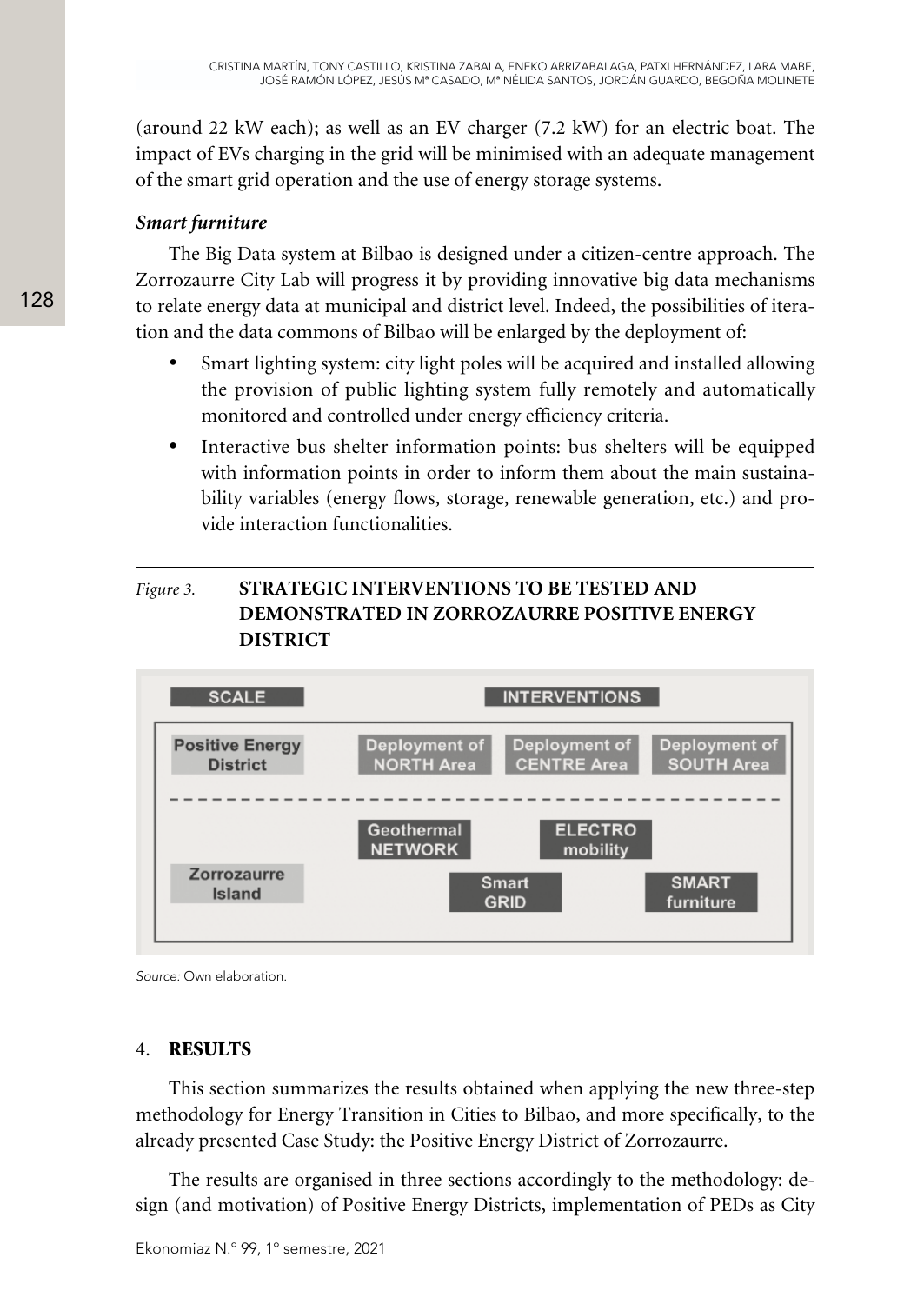Laboratories, and the two-way governance mechanism as main instrument for dynamic co-design and co-implementation of the solutions.

#### 4.1. Design based on Positive Energy Districts (PED)

The concept of Positive Energy District is a direct consequence of the new European energy strategies and commitments. However, this is a very new concept that is still under debate and will continue evolving during next years. First generation of innovation projects based on PEDs are currently being deployed and they will still need three to four years to be assessed in terms of performance, bankability of solutions, integration and collaboration of citizens, etc.

This section analyses both, the evolution of the European energy and climate policies, and the concept behind the term 'Positive Energy District'.

#### *4.1.1. European energy and climate policy*

From its origins as the European Coal and Steel Community (ECSC) in 1952, energy always formed part of the agenda of what was to become the European Union, although in the early years –up to the 1970s– relatively little work went into developing a common energy policy.

The two crises of 1973 and 1979 posed a serious challenge to global oil supplies and highlighted Europe's enormous dependency on crude oil exporting nations (Mitchell, 2010). It was from that point on that the foundations for a common energy policy began to be laid, albeit not without difficulty. This new departure was bolstered by the relationship between energy and environmental policy; while many Member States considered energy to be an issue of strategic national importance, they did not hold the same view of environmental policy and the Council therefore had greater freedom to legislate in this area.

It was against this backdrop that the European Union signed the Kyoto protocol in New York on 29 April 1998 (Howell et al., 2017)and transitioning towards distributed energy systems, facilitated by advances in power system management and information and communication technologies. This paper elaborates on these generations of energy systems by critically reviewing relevant authoritative literature. This includes a discussion of modern concepts such as 'smart grid', 'microgrid', 'virtual power plant' and 'multi-energy system', and the relationships between them, as well as the trends towards distributed intelligence and interoperability. Each of these emerging urban energy concepts holds merit when applied within a centralized grid paradigm, but very little research applies these approaches within the emerging energy landscape typified by a high penetration of distributed energy resources, prosumers (consumers and producers, under which industrialised nations committed to implementing a series of measures aimed at reducing greenhouse gas emissions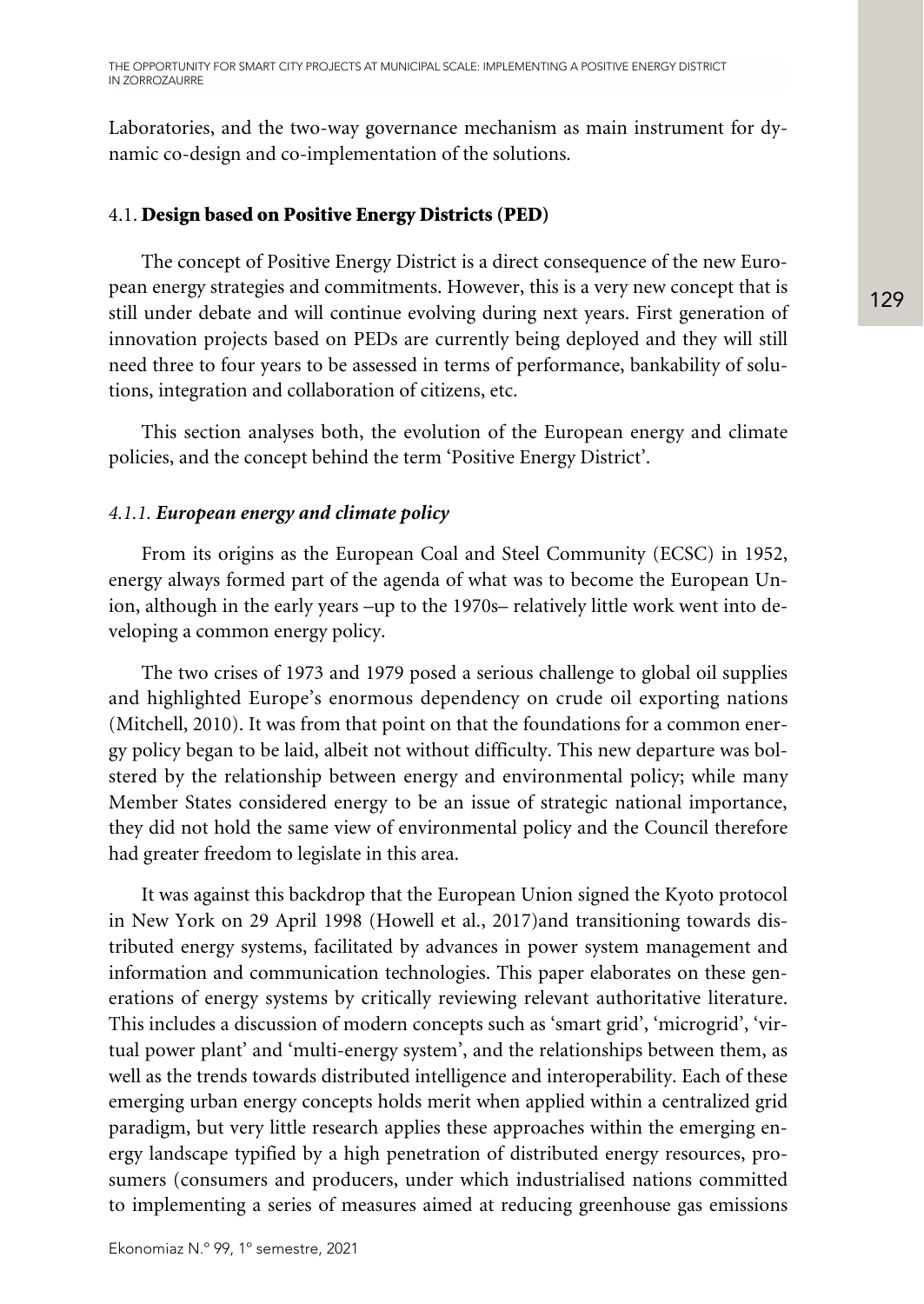by an average of 5% over the period 2008–2012, compared to 1990 levels. The EU ratified the Protocol on 31 May 2002 (EU ratifies the Kyoto Protocol, 2002), committing to an 8% reduction in emissions, to be shared out among the fifteen states that formed the Union at the time. Ratification therefore entailed a dual process of commitment: on the one hand, the European Union accepted an overall, legally binding commitment; at the same time, each Member State accepted its own individual commitment in accordance with the burden-sharing agreement.

The definitive step in the development of a common energy policy came with the enactment of the Lisbon Treaty, which set the legal basis for energy to be considered as one of the 'shared competences'. From then on, the EU set itself the task of 'leading a new industrial revolution and creating a high efficiency energy economy with low  $CO_2$  emissions' (Calleja and Caballero, 2014), (Pearson and Foxon, 2012) by drawing on recent thinking on the technological, economic and institutional factors that enabled and sustained the first (British, defining targets, adopting commitments and identifying priority sectors for action.

This new strategy was reflected in the 2008 'Climate and Energy Package' (European Commission, 2014) which sets the following targets for 2020, based on the Union's commitments: to reduce emissions of greenhouse gases by 20% compared to 1990 levels; to increase energy efficiency by 20% and to reach 20% of renewables in total energy consumption. In 2015 the European Union played a key role in the achievement of a new global milestone, when 195 states signed up to a binding agreement at the Paris climate conference (United Nations, 2015). The agreement represented a global plan for adopting measures to prevent global climate change reaching dangerous proportions, by limiting global warming to below 2 °C.

Arising out of these commitments, the EU's current agenda for action is based on an integrated climate and energy policy framework (European Commission, 2014) adopted by the Council on 24 October 2014 and revised in December 2018, which set the following targets for 2030:

- A reduction of at least 40% in greenhouse gas emissions compared to 1990 levels.
- An increase to 32% of the share of renewable energies in energy consumption.
- An improvement of 32.5% in energy efficiency.
- The interconnection of at least 15% of the EU's electricity systems.

In 2016, the Commission proposed a package entitled 'Clean energy for all Europeans' (European Commission, 2019b), whose aim is to keep the EU competitive as global energy markets are changed by the transition towards clean energy. This package includes eight legislative proposals in areas of governance, design of the electricity market (the Electricity Directive, the Electricity Regulation and Risk-Pre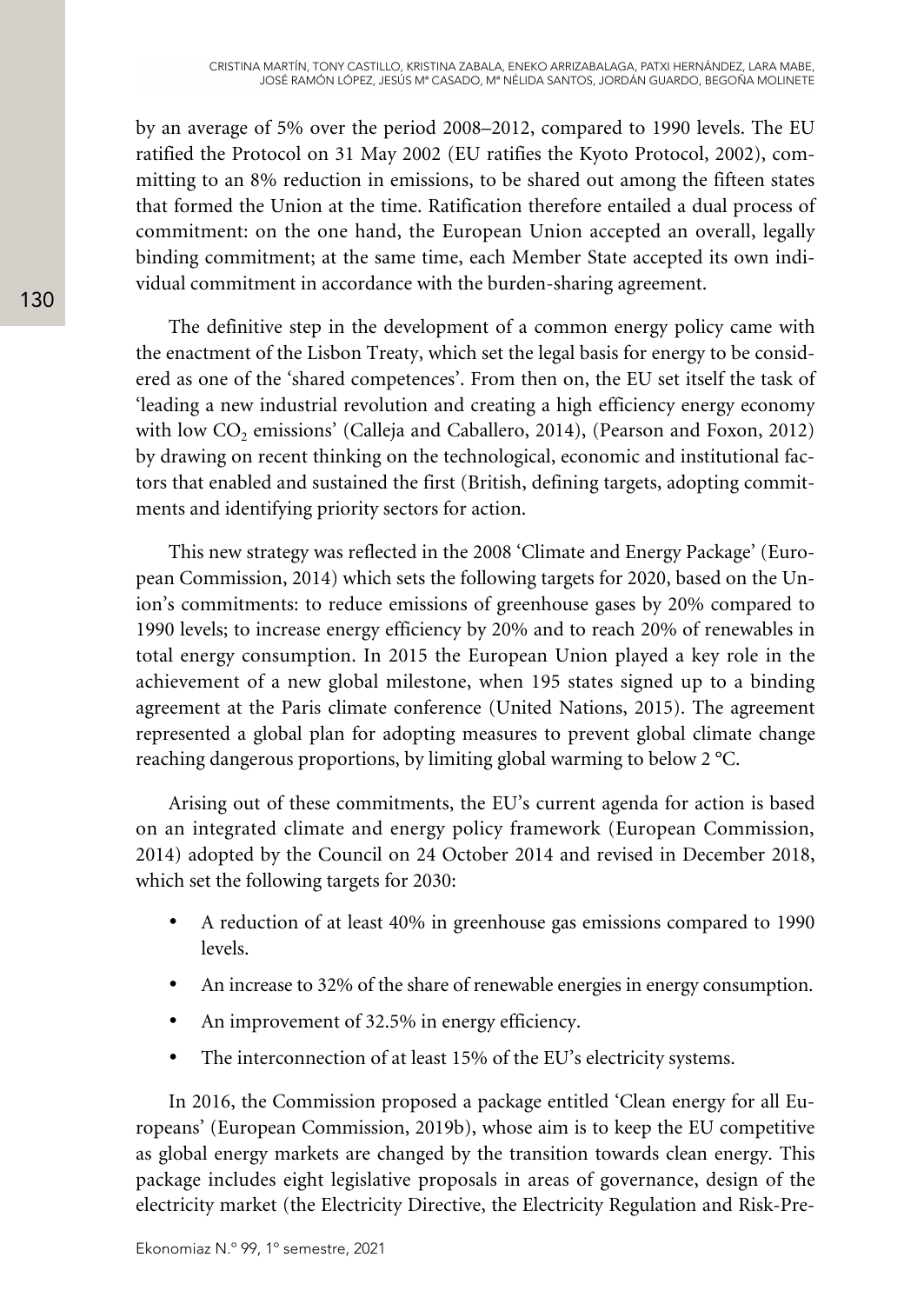paredness Regulation), energy efficiency, energy performance in buildings, renewable energy and rules applying to energy regulators.

Since 2019 the European Commission has been working on the Green Deal (European Commission, 2019a), a major project to stimulate the European economy. This ambitious strategy is intended to achieve a low-carbon economy in coming decades and places the energy transition at the centre of political action. The strategy, which planned to mobilise one trillion euros to 2027-2030, has been further accelerated by the Covid-19 crisis, affecting the recently announced post-pandemic recovery fund, which will have to conform to the targets set in the European Green Deal roadmap.

The urban areas (such as cities) of the EU account for nearly two-thirds of energy consumption and generate roughly 80% of European GDP (Kusch-Brandt, 2019). This makes cities the fields in which compliance with the political commitments acquired at a European and global level is being played out. One result was the announcement in 2008 of the Covenant of Mayors initiative (*The Covenant of Mayors initiative for local sustainable energy (E3P)*, 2020), under which local governments voluntarily committed to implementing EU climate and energy targets. To achieve this aim, signatories prepare and implement a Sustainable Energy and Climate Action Plan (SECAP) setting out the key actions they plan to undertake.

# *4.1.2. Positive Energy Districts (PED) definition and concept*

The concept of the PED can be seen as growing out of the notions of the 'zero energy building' and the 'positive energy block', which have been the subject of intense discussion in recent decades (Cao, Dai and Liu, 2016); (Hirsch, Parag and Guerrero, 2018); (REN21, 2018); (Buonomano *et al.*, 2019). The earliest definitions of zero energy buildings, were in fact for 'zero heating' buildings, such as the 1939 MIT Solar House I, which included a large solar thermal collection area and water storage, or the 1955 'Bliss House' (Taherahmadi, Noorollahi and Panahi, 2020). More recent definitions of 'net-zero energy' and 'positive energy' buildings have generally included domestic hot water, cooling, and ventilation (Montava M., 2014).

The 'positive energy block' concept developed as part of the EU Smart Cities initiative, extended the definition to groups of connected and neighbouring buildings that annually produce more energy than they require, in terms of lighting, heating, cooling and ventilation. JPI (Joint Programming Initiative) Urban Europe has further developed the definition and framework for PEDs, emphasising three principles on which they should be based: energy efficiency, renewable energy, and energy flexibility.

The JPI White Paper on a Reference Framework for Positive Energy Districts and Neighbourhoods, defines Positive Energy Districts as 'energy-efficient and energy-flexible urban areas or groups of connected buildings which produce net zero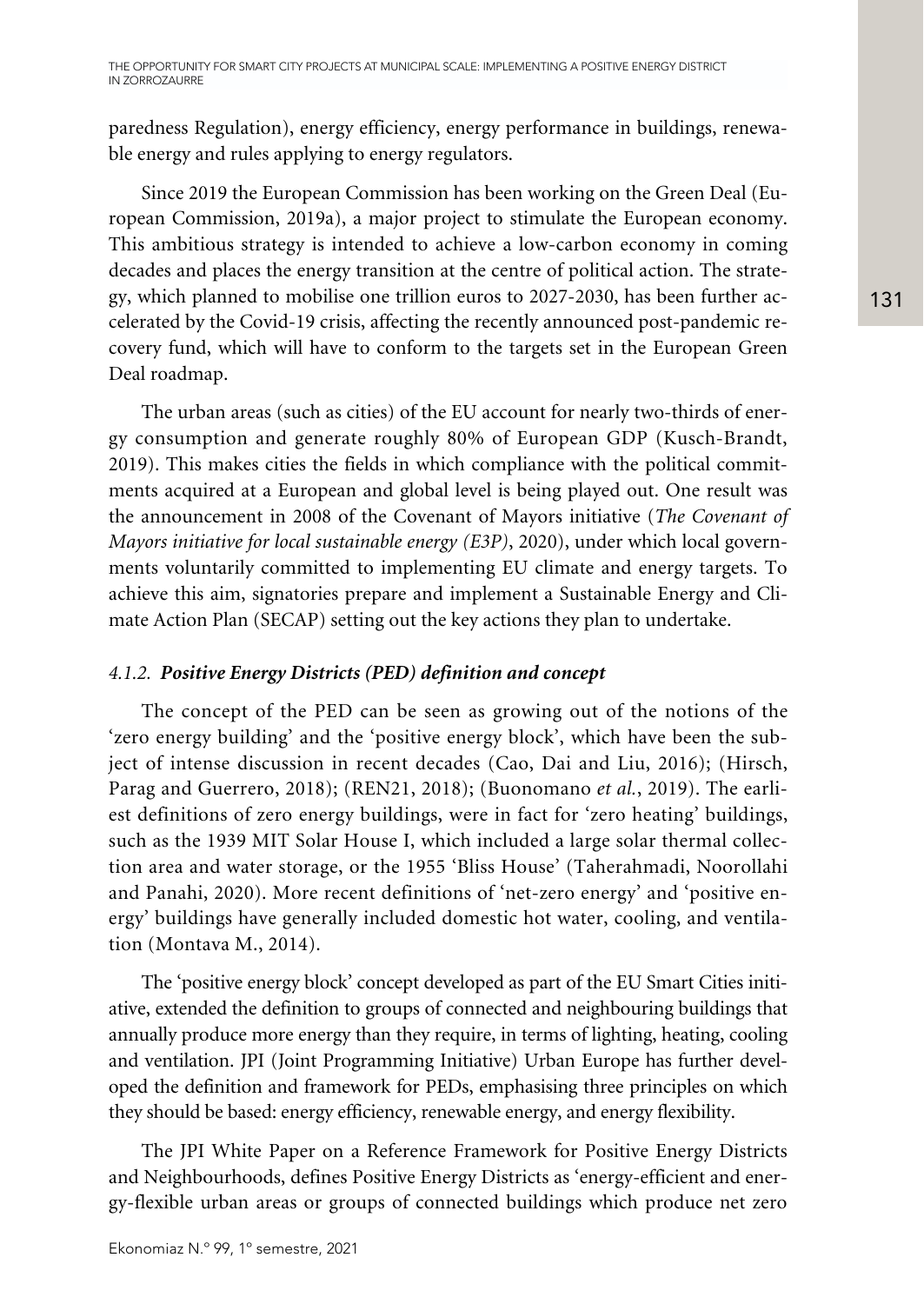greenhouse gas emissions and actively manage an annual local or regional surplus production of renewable energy. They require integration of different systems and infrastructures and interaction between buildings, the users and the regional energy, mobility and ICT systems, while securing the energy supply and a good life for all in line with social, economic and environmental sustainability.'

When it comes to setting goals and designing strategies for PEDs, and trying to align them with the proposed JPI (Joint Programming Initiative) definition, there are a number of issues that need to be considered:

- Final energy uses: A positive energy balance can be achieved for different final energy uses, both within the buildings (heating, cooling, hot water, lighting, appliances), and for services and other energy uses outside the buildings (public lighting, water and waste management, mobility).
- Boundaries of the analysis: In many cases, it can be very difficult to achieve a positive energy balance within the confines of a geographical district (particularly in high density urban areas). When defining a PED, therefore, it may be useful to establish functional PED boundaries, such a specific district heating network or micro-grid connecting the different buildings and through which a positive energy balance can be achieved. The concept of virtual PED boundaries has also been introduced in the form of contractual boundaries (EU Smart Cities Information System, 2017), for example for cases where there is some energy generation outside the district, but it is owned by –or directly supplies its output to– the district.
- Indicators used for the energy balance: A positive energy balance means that more energy is produced than used in the district. Further clarification is needed on the energy accounting used. Any final energy balance should be achieved across all the different energy carriers. With a primary energy balance, imported and exported energy are multiplied by primary energy conversion factors, thus allowing for some flexibility in the energy carriers. The total primary energy factor indicates the amount of primary energy used to generate one unit of final energy, whilst the non-renewable primary energy factor includes only the non-renewable portion of the primary energy used. A PED with a positive non-renewable primary energy balance, therefore, allows for potentially unlimited importation of renewable energy into the district, whereas a PED with a positive total primary energy balance needs to generate as much energy as is used within the defined boundaries.  $CO<sub>2</sub>$ emissions can be an additional indicator, generally closely related to the non-renewable primary energy indicator.
- Energy balancing period: The most common requisite for classification as a PED is the achievement of a positive annual energy balance. However, energy flexibility is another important characteristic of a PED that is not taken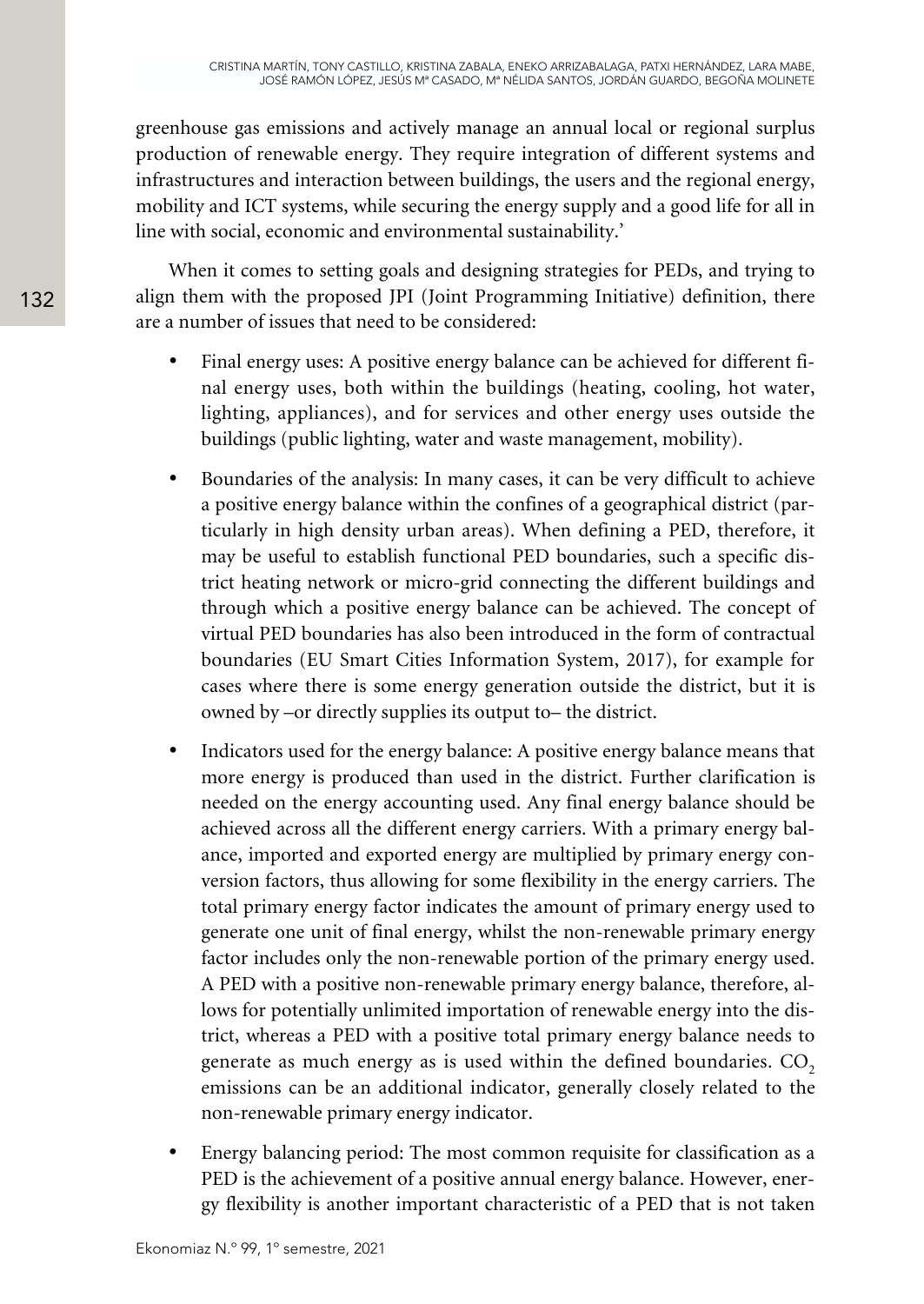into consideration in an annual energy balance. Performing energy balances for shorter time periods can offer a better insight into the district's performance at different times of day, and over different days or months. A district might have a 'positive energy' rating solely in specific hours of the day in certain months – for example during the central hours of the day in summer in the case of a PED focusing on the use of solar energy. Storage or demand management may help increase the number of hours or days in which a positive energy balance is attained and reduce peak loads for the district. A detailed hourly or sub-hourly balance is therefore important in assessing the interactions between the district and the energy grids, and to evaluate specific strategies for increasing energy flexibility.

#### 4.2.Implementation of PED based on Urban Labs

This section provides the context for the deployment of Zorrozaurre PED as an innovative City Lab. The city of Bilbao has deployed several city labs at different scales and therefore, the deployment of ATELIER demonstration site is not an isolated initiative but, on the contrary, perfectly exemplifies the city ambition and commitment of innovation. In this case, and thanks to the ATELIER project, the deployment of the PED directly connects with the definition of Bilbao Bold City Vision that will facilitate moving from a PED scale to a city scale.

#### *4.2.1. Bilbao Urban City labs*

Bilbao is the largest city in the Basque Country and the tenth largest in Spain, with a population of 345,000 inhabitants and a density of 8,300 inhabitants per square kilometre. Since the 1990s, it has seen major urban regeneration, with former industrial areas being turned into open areas. The process has transformed the city and its environs. The regeneration of Zorrozaurre will (probably) be the last major urban transformation project at a neighbourhood scale in the city.

Since the final Master Plan (DUSI strategy) was approved in 2012, the development has already seen completion of the Deusto Canal, making Zorrozaurre a true island, and construction and renovation of buildings at the northern and southern ends. The transformation of Zorrozaurre is in line with the smart city concept, which will be demonstrated using an inter-sectorial and trans-disciplinary approach.

Like many other European cities, Bilbao has a very consolidated and well-defined urban landscape, and the existing districts and neighbourhoods leave very little space for new innovative regeneration approaches. Moreover, the existence of an aging population is not generally conducive to major urban transformation. In this scenario, Bilbao has chosen to promote a Living-Lab approach (Figure 4) where in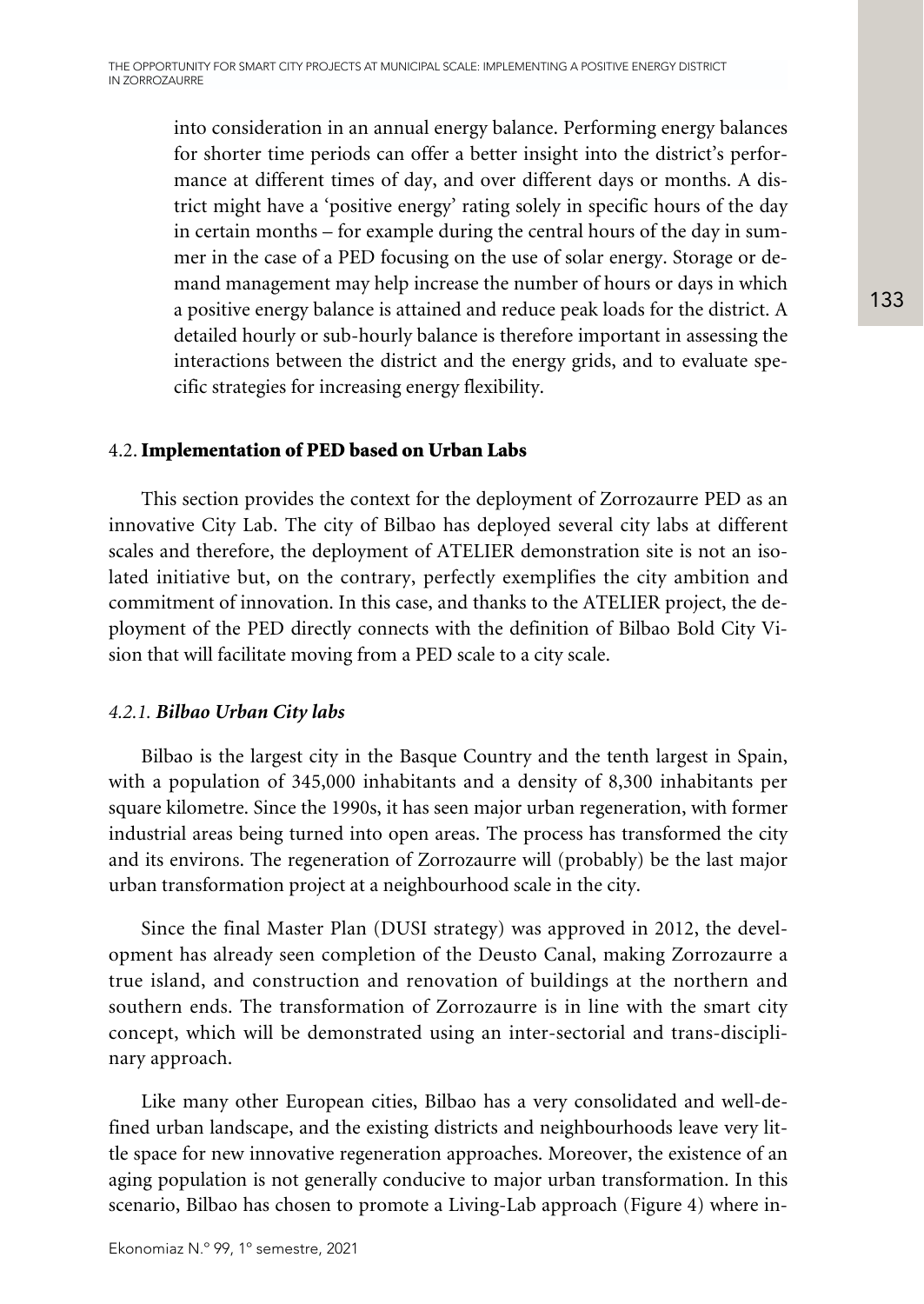novative solutions are tested at different scales: building scale, set of connected buildings scale (PED), district (or neighbourhood) scale, and city scale.

# *Figure 4.* **LIVING-LAB APPROACH DEVELOPED IN THE CITY OF BILBAO**



The aim of the Living-Lab approach is to try out innovative urban solutions in a controlled and effective form that can be gradually upscaled, thus guaranteeing two premises: non-intrusiveness with city life, and economic feasibility. Bilbao City Council is committed to guaranteeing citizen wellbeing without hampering regular day-to-day life, i.e. without invading its citizens' everyday activities and without requiring any additional economic investment. Bilbao's living-labs are co-created with local stakeholders and offer an opportunity for exploring and evaluating new concepts and solutions. Pursuing the general objective of decarbonisation, energy transition and smart city development, several living-labs have been created in the city in four different scales (Figure 4):

# *Scale 1: Single buildings*

An example of an action undertaken in an individual urban development is the city's new central coach station, Termibus. The 3,200 square-metre site with 4 underground levels will be climate-controlled using geothermal energy, offering greater ecological and economical savings than traditional heating/cooling systems. The geothermal pipes will provide a constant year-round temperature of 14 C**º**, sharply reducing the difference that needs to be overcome to reach 20 Cº from January to December. The installation was presented in December 2019 and marks a small step forward in the city's sustainable development policy.

# *Scale 2: Limited set of connected buildings (and/or PED)*

The City of Bilbao is working on the design of a Positive Energy District in which it will trial the introduction of renewable energy, the roll-out of new con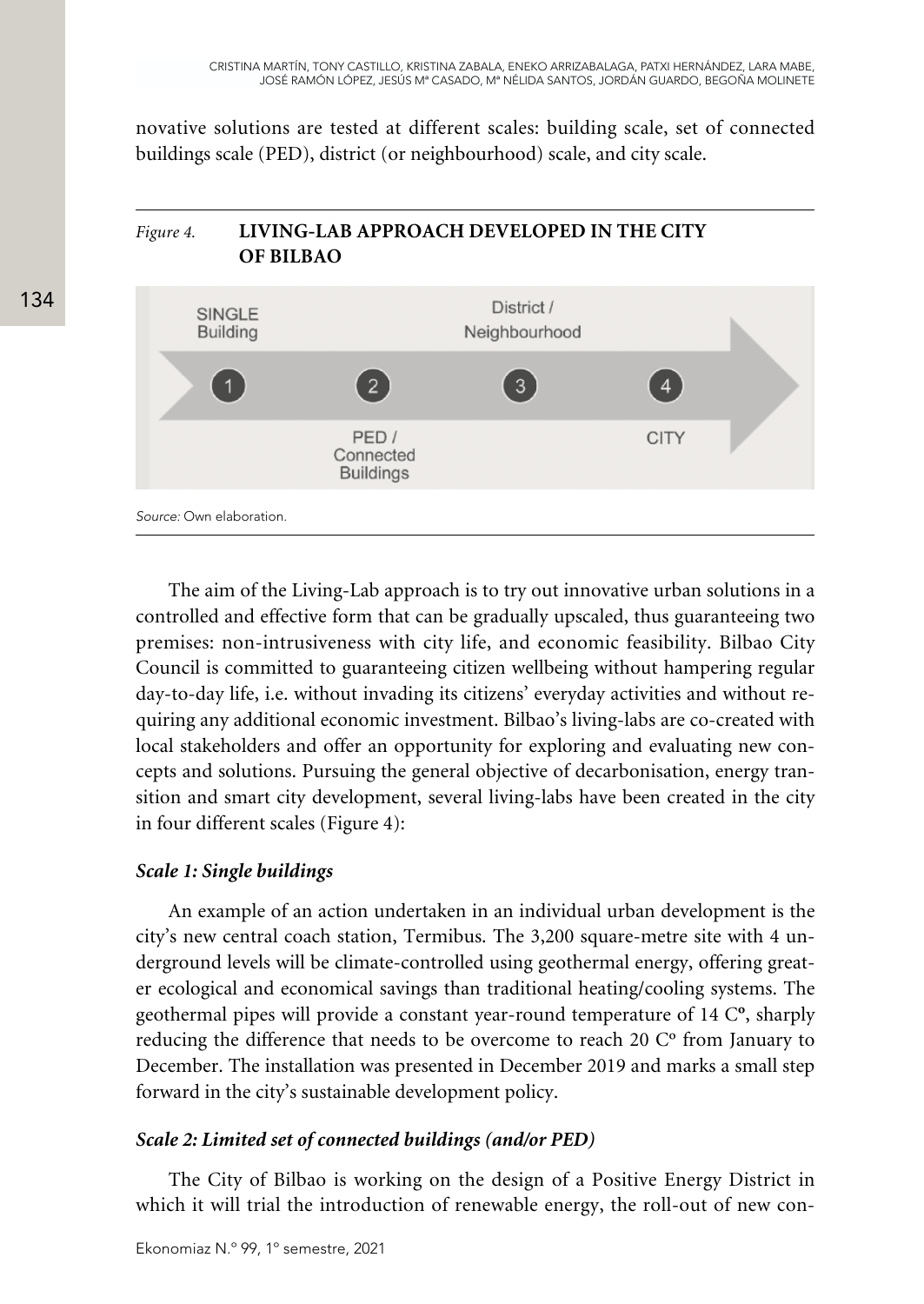nectivity systems, smart monitoring of energy generation and consumption, and a model of citizen participation (see Section 4.3). The first City Lab in this second phase is being demonstrated in specific areas of Zorrozaurre where a set of wellconnected actions are being undertaken from 2020 to 2024. The ATELIER project will accelerate demonstration of Positive Energy Districts and the roll-out of solutions across the entire city. The main challenge of promoting City Labs at this scale is that when connecting buildings of different nature, the inclusion of residential areas implies the participation of citizens with very sensitive aspects, as they are their dwellings.

#### *Scale 3: Entire districts or neighbourhoods*

The City of Bilbao is formed as the sum of 8 districts and 40 neighbourhoods, in each of which citizens have access to all municipal services: schools, libraries, sport centres, commercial areas, cultural centres, etc. Indeed, each neighbourhood is a complete unit of urban development where urban transformation follows a holistic and citizen-centred approach.

As an example, the City Council has a strategic plan (DUSI Strategy) for the Zorrozaurre area that seeks to turn a degraded industrial area into a major new neighbourhood in which businesses will share public and open spaces with new homes, public facilities and playgrounds. The strategic plan envisages the island as a consolidated area of interest for attracting business projects, investment in a new model of economy, high added-value activities, etc. Of course, the upscaling of the Zorrozaurre PED (City Lab at scale 2) will accelerate the urban development of the entire district.

#### *Scale 4: Bilbao City*

The intention is for the Living-Labs to be replicated throughout the different districts and neighbourhoods and ultimately upscaled to the entire city. The individual actions are not intended to be perfectly organised in time or in any geographical scale but will respond to the specific requirements of citizens and neighbourhoods. The City Council is working on a bold city vision for 2050 (Section 4.2.2), defining strategic plans that are in line with urban commitments, European strategies, and sustainable development goals.

#### *4.2.2. Bilbao Bold City Vision*

In the current legislative context (see Section 4.1.1), it seems reasonable that each city must contribute responsibly (in line with their city energy vision and according to their capabilities) to meeting the decarbonization targets established at a higher (regional, national and European) level. However, defining city strategies and plans in such a way that they are aligned with the targets undertaken at a higher level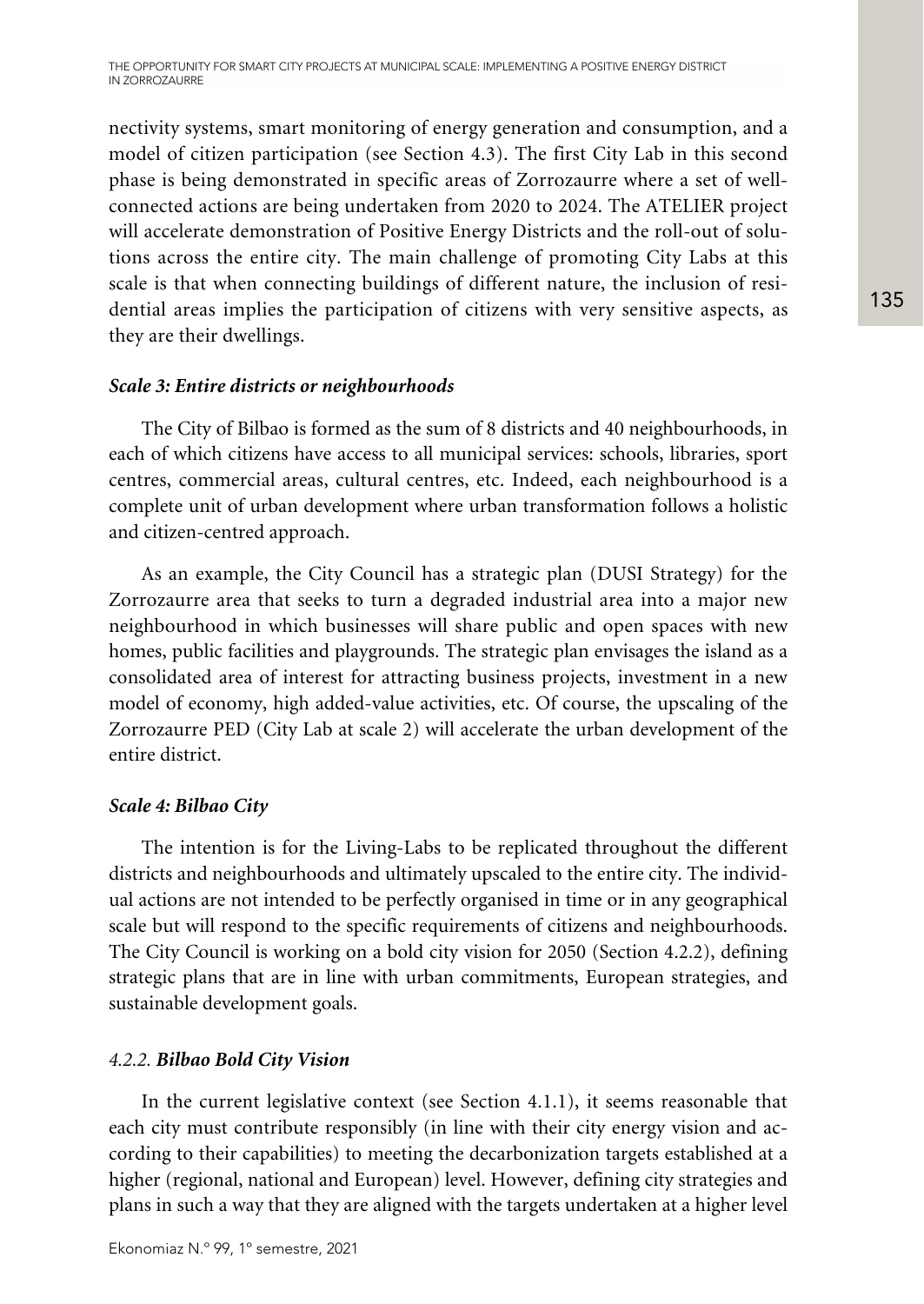is neither simple nor immediate. In many cases, a lack of connection has been identified between regional energy planning and the deployment of specific technologies and measures at city level. This makes it difficult to tell whether the aggregation of measures from different cities will enable the targets committed to at the higher level of governance to be fulfilled.

In any case, each city has to define its own energy vision and decarbonization pathway. That is to say, most cities tend to establish a series of general objectives that are complemented by a list of measures to be implemented in a distributed manner throughout the city over the following years. This approach tends to create a major disconnect between the city's general objectives and the realistic capabilities for the deployment of measures in the different zones which is basically demanding new governance mechanisms (see Section 4.3). This situation is further exacerbated by the lack of integrated (energy, economic, environmental and social) prospective methods and models to allow simultaneous evaluation of both levels, i.e. the city as a whole and the specific measures implemented at district level.

This will be a recurrent problem as cities become more complex in terms of energy use and generation in coming years. Cities will have to deal with issues such as an increasing use of energy production from local and distributed renewable sources, accompanied by a gradual 'smartening' of distribution networks. In addition, thermal and electrical storage will become more significant in distributed energy generation, which is expected to cover a significant proportion of the space currently occupied by large-scale energy generation. New integrated capabilities will therefore be required by municipalities to allow optimum analysis of their cities' energy systems. In this context, it will be essential to develop new integrated and multi-scale models and methodologies to support local authorities during the planning process by providing them with relevant quantitative data and criteria.

The city vision approach proposed in the ATELIER project takes into account the Strategic Stage, consisting of the six main sequential steps proposed by (Urrutia-Azcona *et al.*, 2020), shown in Figure 5. Starting from this general view, the various tools and methods proposed in the project seek to overcome the main difficulties mentioned above with regard to city-integrated energy planning.

In this case, the focus is mainly on the specific advances proposed in the project for Steps 3 (Diagnose) and 4 (Envision), which are those most closely related to quantitative analysis and modelling. Step 3 focuses on developing a strategic city diagnosis that will include the data collection process and a detailed analysis of the baseline situation in the different departments of the City Council. Step 4, on the other hand, focuses on an analysis of alternative long-term energy scenarios (2030/2050) that can guide the city's transition towards a lowcarbon future.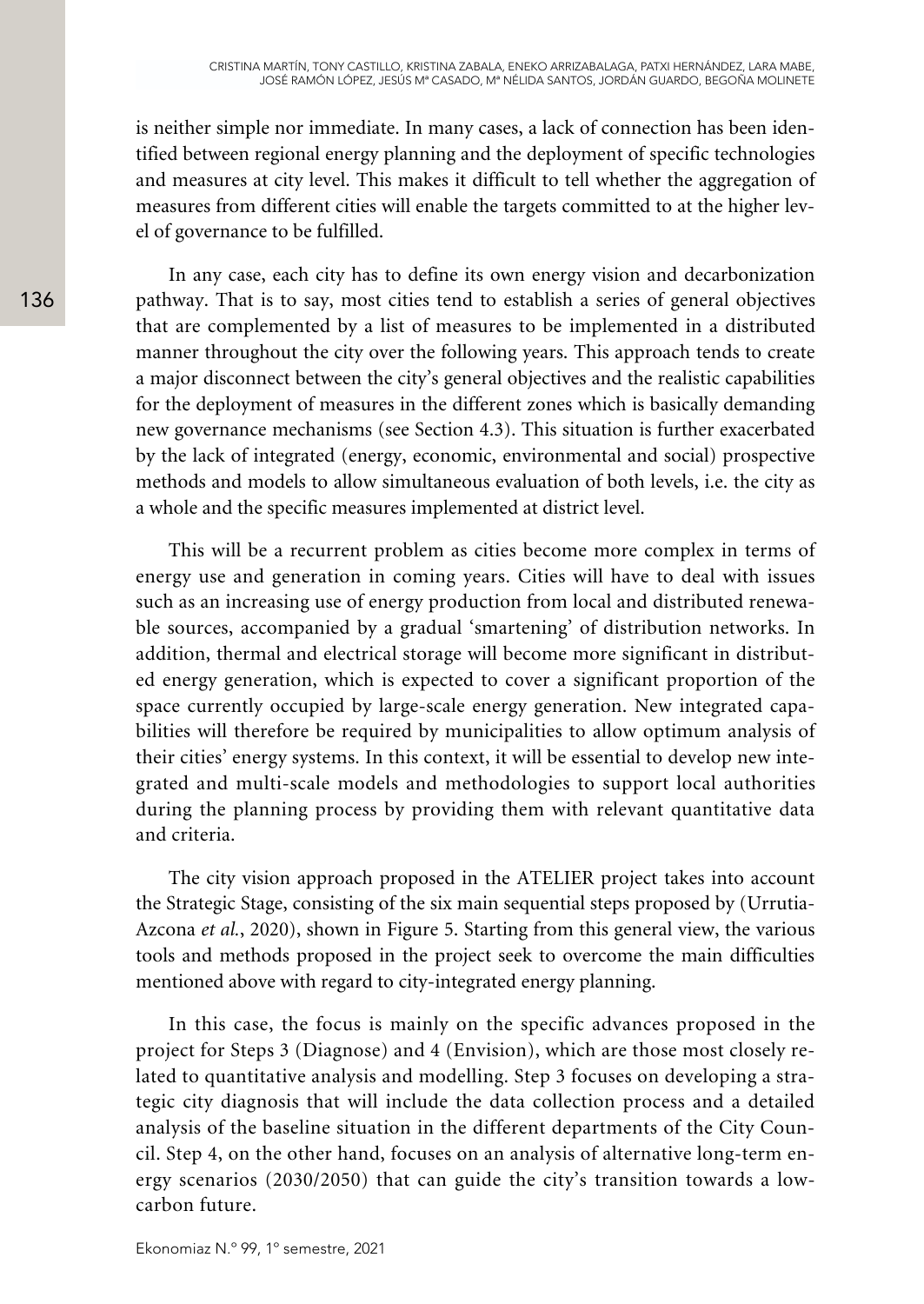# *Figure 5.* **GENERAL VIEW OF THE CITY VISION APPROACH FOLLOWED IN THE ATELIER PROJECT FROM THE STEPS OF CITIES4ZERO STRATEGIC STAGE**



To address the analysis required in steps 3 and 4, the ATELIER project establishes an integrated methodology which seeks to guide cities by using a combination of different tools and methods that will support the integrated energy planning process. In this integrated methodology, the conventional city energy analysis is complemented by a prospective analysis (as proposed by (Arrizabalaga *et al.*, 2020)), an ex-ante impact assessment, and various methods of multiple-criteria decision analysis (MCDA) to facilitate the definition and evaluation of various future alternatives or scenarios that can guide the transition process of the city in question towards the desired low-carbon future. Additionally, the most relevant stakeholders in the city participate in the decision-making process via Innovation Atelier Bilbao.

The next stage entails modelling the city's energy demand and supply, as required by Step 3 (Figure 5). This involves an assessment of its energy situation from both a bottom-up and top-down perspective. The bottom-up part entails detailed characterisation of the city's building stock; the top-down perspective analyses energy flows from both the demand side (including all sectors of the city ranging from residential to services, transport, industry, etc.) and the generation side (conventional and distributed and/or renewable energy generation, available resources and energy imports and exports).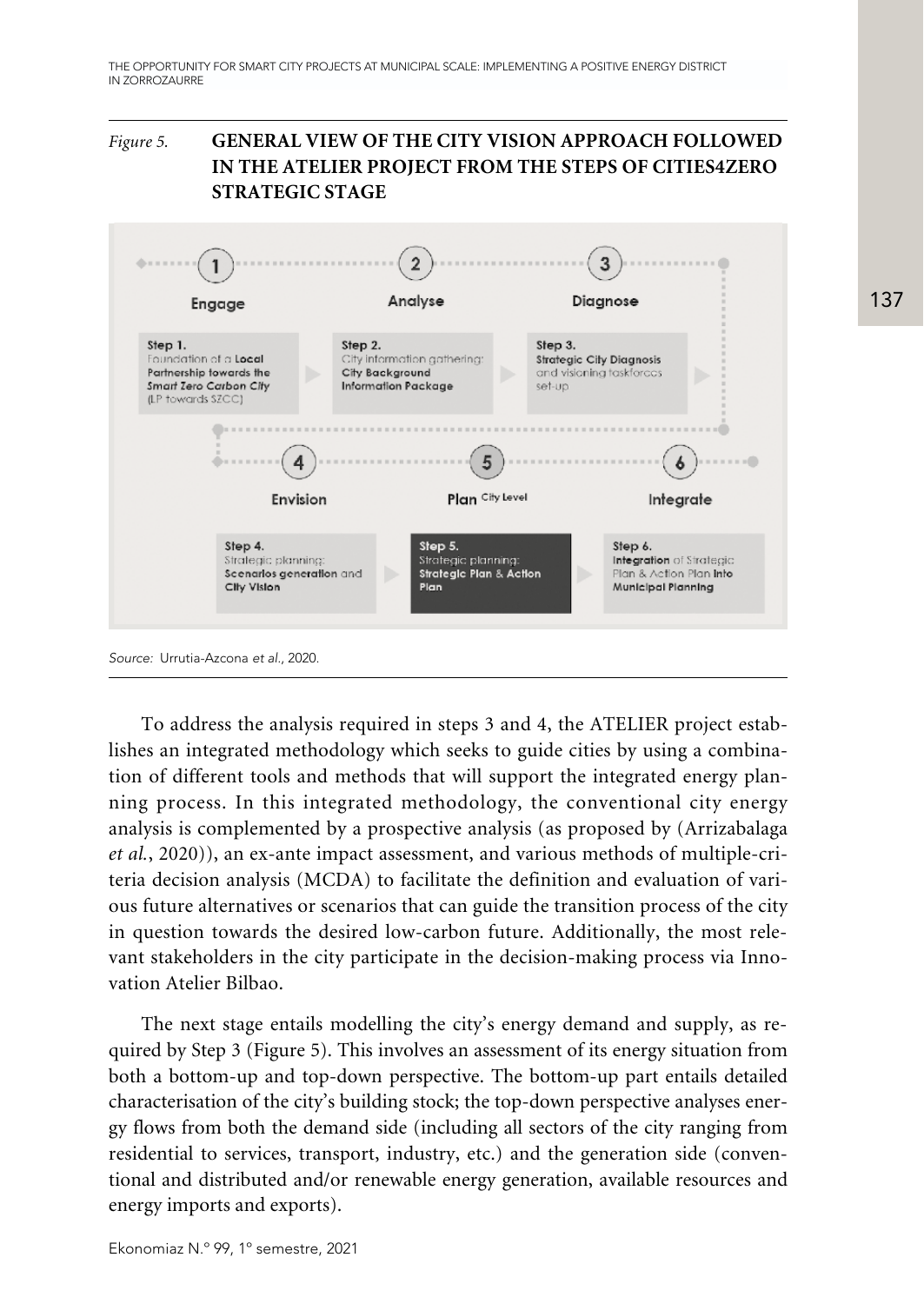This makes it necessary to integrate tools (Figure 6) for energy characterization of building stock such as (*Enerkad*, 2019) with others for energy system modelling (ESM) such as LEAP (*LEAP*, 2020), which are generally used for larger scales. In order to ensure proper integration, differing aspects between the two perspectives must be combined. These include the sectors evaluated, the minimum resolution required, both at a spatial level (building blocks vs complete building stock) and at a temporal level (hourly-basis analysis vs annual analysis) level and the limits of the system used in each case.

Once the current situation of the city has been characterised, the way in which it may evolve in the long term can be assessed, using energy system modelling tools such as LEAP. The eventual evolution of a continuing situation can be depicted in the Business as Usual (BaU) scenario. This provides clues about the future difficulties and needs each city will face in a specific timescale (to 2050 in the case of this project). Subsequently, alternative scenarios can be defined, factoring in the deployment of certain decarbonisation technologies and strategies. These scenarios are shaped through the progressive deployment of an optimal combination of previously evaluated measures, using ex-ante impact assessment methodologies.

The assessment as a whole will be performed using innovative energy modelling approaches and the ex-ante impact assessment (environmental, energy and socioeconomic). This includes a prospective energy analysis applied to cities, a life cycle perspective applied to transition scenarios, a supply-chain analysis of deployed technologies, and macroeconomic impact assessment methods such as those based on input-output theory. This will make it possible to predict the impact associated with each measure based on multiple impact indicators that will be used as criteria for prioritisation. Finally, using MCDA (Multiple Criteria Decision Analysis) theory, these measures can be prioritised to define decarbonisation scenarios that will again be modelled in the ESM tools. This process gives a large number of plausible scenarios for decarbonisation, which can be compared to determine the optimal scenario for each individual city.

At this point, in addition to the tools and methods, concepts such as Positive Energy Districts (PEDs) can help simplify the problem, provided they are properly integrated into the broader city vision. Identifying and designing districts that can provide a positive energy balance can facilitate the process of structuring the city's transformation. Replication and upscaling PEDs can contribute by aggregation to achieving the city's overall objectives. Moreover, projects such as ATELIER, which focuses on developing pilot schemes that allow different areas of cities to become PEDs, should serve as demonstrators, facilitating replication of the PED concept in other cities.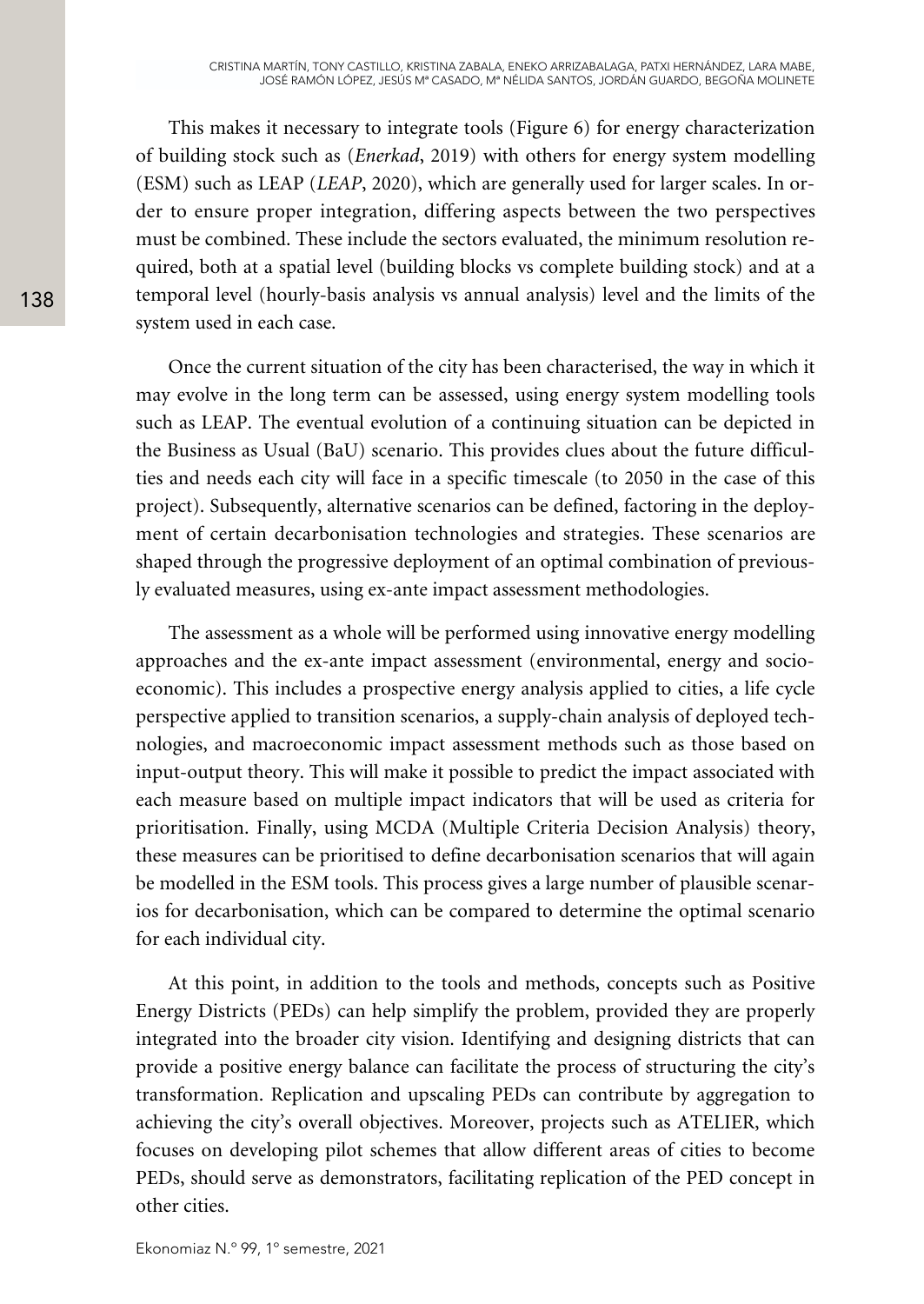

139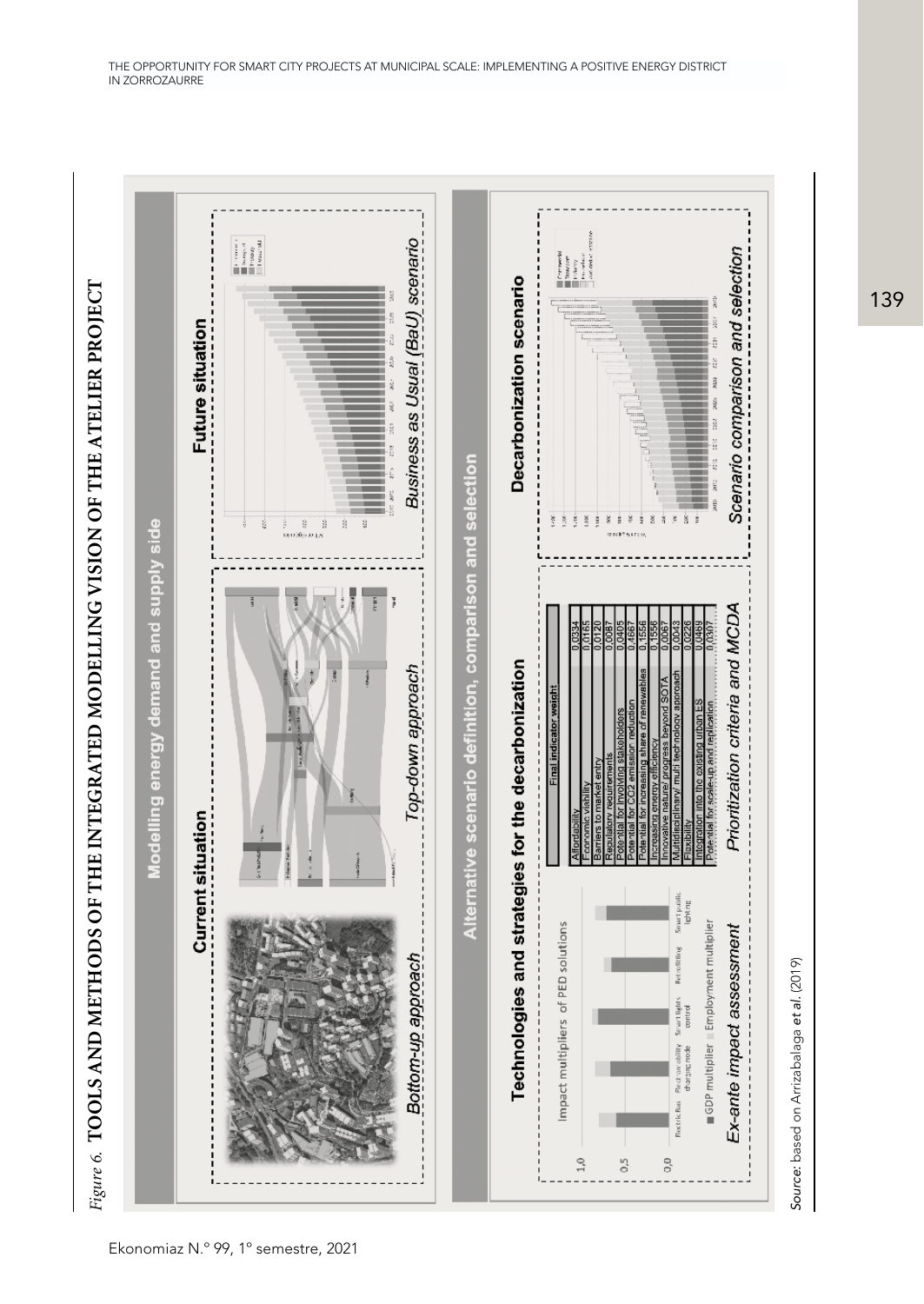#### 4.3. Smart governance approach

All departments of Bilbao City Council are currently promoting participatory approaches that engage with citizens from the very earliest stage in new initiatives. The development of new strategic frameworks, the design of cultural agendas, and innovative urban developments are all submitted for citizen proposals and adjustments. With regard to the agenda for urban regeneration, the city council has proposed an innovative approach based on the development of Urban City Labs (Section 4.2), with citizens and stakeholders placed at the core of the proposals.

#### *4.3.1*. *Two-way governance mechanism*

Traditional models of governance use a top-down approach, with governments drafting strategic plans that guide cities (regions, or countries) on the objectives and ambitions of coming years. However, Europe is making advances in this respect, proposing more participatory bottom-up approaches in which citizens are called on to take an active part in the decision-making processes (Calzada, 2018).

Both top-down or bottom-up approaches may be used, depending on the nature of the policy and the context in which it is being implemented. Top-down governance, in particular, entails the implementation of a policy decision (by statute, executive order, or court decision) in which decisions are taken by public authorities in order to produce certain desired effects. Bottom-up implementation, on the other hand, begins with the requirements of certain stakeholders (industries, service providers, clusters, civil associations, etc.) and citizens, who are the ultimate backers of the policies or strategic plans.

The top-down approach is a rational, comprehensive way of planning. It is consistent with overhead democracy, strategic plans, and policies, and is generally wellconnected to higher level transversal policies and legislations. The decision-making process can be very efficient, innovative, and disruptive, depending on the visionary perspectives involved. On the downside, top-down policy making may be disconnected from the perspective, feelings, and desires of the community and as a result, may not enjoy support from citizens.

The bottom-up approach builds from citizen perspectives and ideas up to strategic plans by delivering scattered drops of well-connected needs, requirements, and desires. The bottom-up model is, by definition, closely connected to the general public's actual perspective but it may fail to generate cutting-edge proposals that make the leap into a long-term perspective.

The Two-Way Governance mechanism has been developed naturally by combining elements from both the top-down and bottom-up models (Figure 7). It is not an ex-ante static governance model; rather, it is continually and dynamically self-calibrated with elements combining the highest-level perspectives and demands (SDGs, EU legislation, SEAP plans, etc.) and citizen-driven co-generation of solu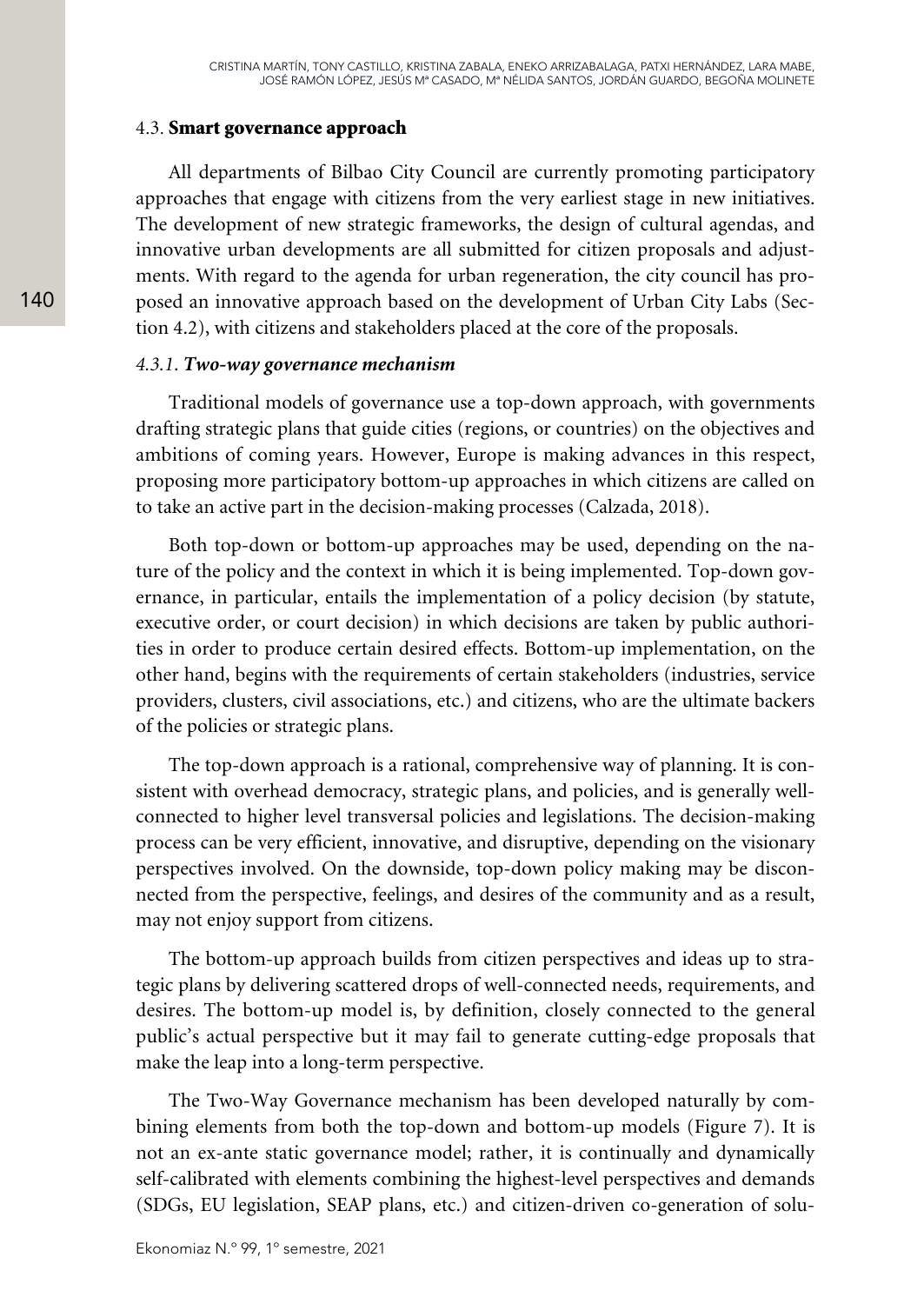tions. This innovative instrument combines interdisciplinary and transdisciplinary working mechanisms that structure the generation of urban communities, definition of strategic visions, co-implementation of innovative energy systems, integration of ICT tools, empowerment of communities working as prosumers, etc.



#### *Figure 7.* **TWO-WAY GOVERNANCE MECHANISM**

The implementation of such as innovative City Lab, as it is the Positive Energy District of Zorrozaurre, demands the articulation of two-way governance mechanisms that ensure its long-term acceptance and success. The ATELIER project accelerates the implementation of this governance approach in an implicit manner. On the one hand, the design of top-down strategies is articulated thanks to the design of Bilbao Bold City Vision (Section 4.2.2). This strategic document will define the planning framework, methodological vision and roadmap for the coming years providing the long-term ambitions in terms of energy transition. On the other hand, the implementation of the PED in Zorrozaurre and the Roadmap for the entire city should be accompanied by bottom up mechanisms that facilitate the dialogue among all the stakeholders.

ATELIER supports the generation of a dynamic urban participatory strategy called 'innovation ateliers'. Currently, the innovation ateliers are working on the smooth deployment of the PED in Zorrozaurre. However, the ambition is that they were self-sustainable and maintained their activity after the project life (after 2024) so that they would support many other innovative City Labs that the municipality would lead in accordance with the implementation of the Bilbao Bold City Vision.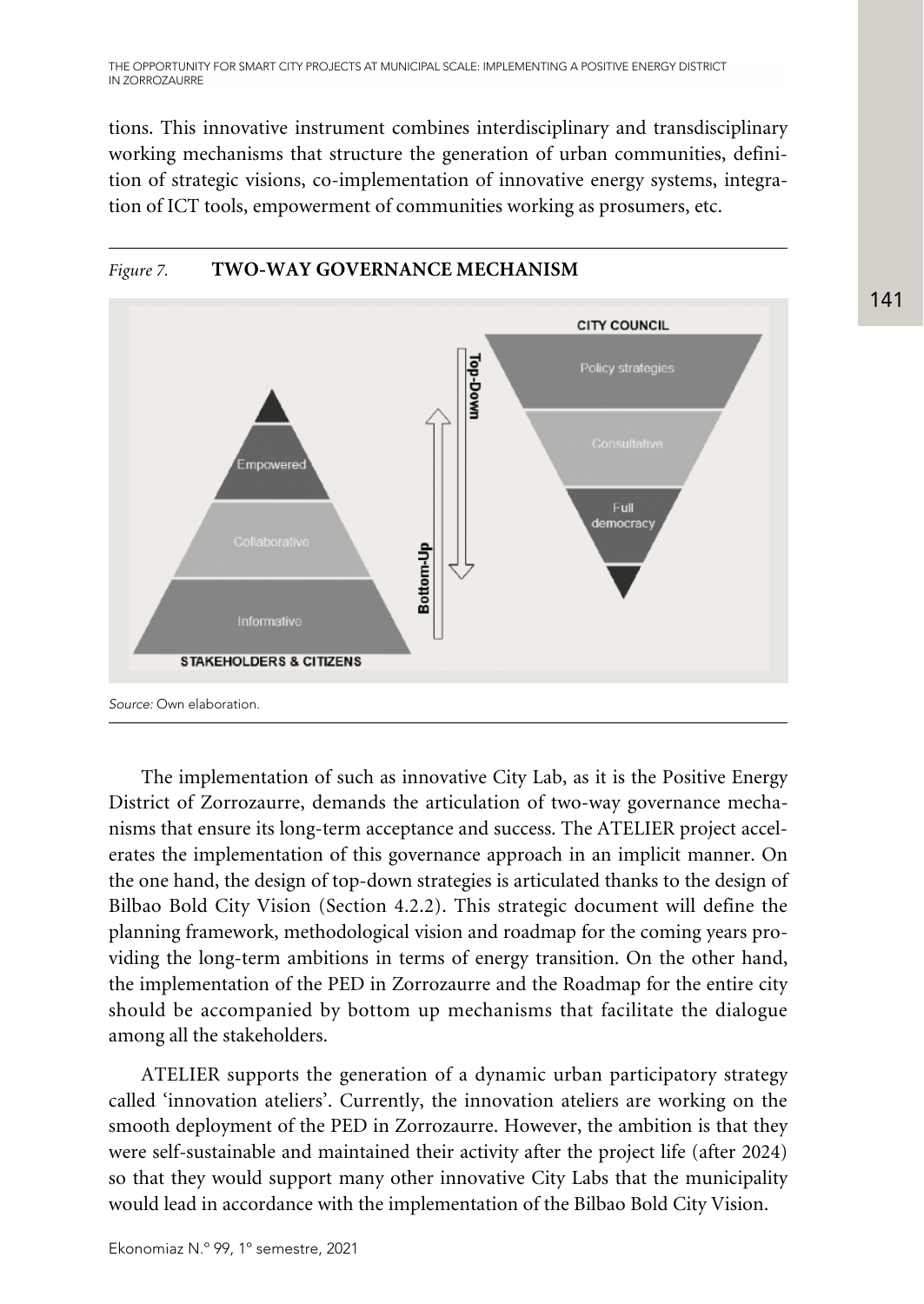### *4.3.2. Main barriers faced for the deployment of PED City Lab*

The deployment of the Positive Energy District (see Section 3.3) implies very ambitious interventions (see Section 3.3) that come together with important challenges. Indeed, the PED is a new concept that needs to be tailored to the local situation and context. Moreover, the associated benefits cannot be fully known beforehand but require some research. As with many innovations, the deployment of the PED faces many uncertainties and risks, and many obstacles. The development of new decision-making instruments and participatory mechanisms is the most promising way of overcoming them.

On the one hand, a general lack of experience in designing, engineering, building, and operating highly energy efficient buildings, technologies and energy systems means that many chain-partners do not have enough familiarity or expertise to make well informed decisions in the process of implementing a PED project (Figure 8). At the same time, end-users tend to be reluctant to change. The uncertainty surrounding any new commodity or in-house facility engenders a significant degree of inertia, which affects attitudes towards the adoption of new solutions. In addition, there is a significant risk associated with investment in innovation, as there can be no guarantee that more efficient solutions may not emerge in the short term.



#### *Figure 8.* **MAIN BARRIERS FACED BY THE ATELIER PROJECT**

Source: Own elaboration.

Therefore, the most important barriers identified so far are related to social acceptance of and trust in smart solutions. These are directly connected to the lack of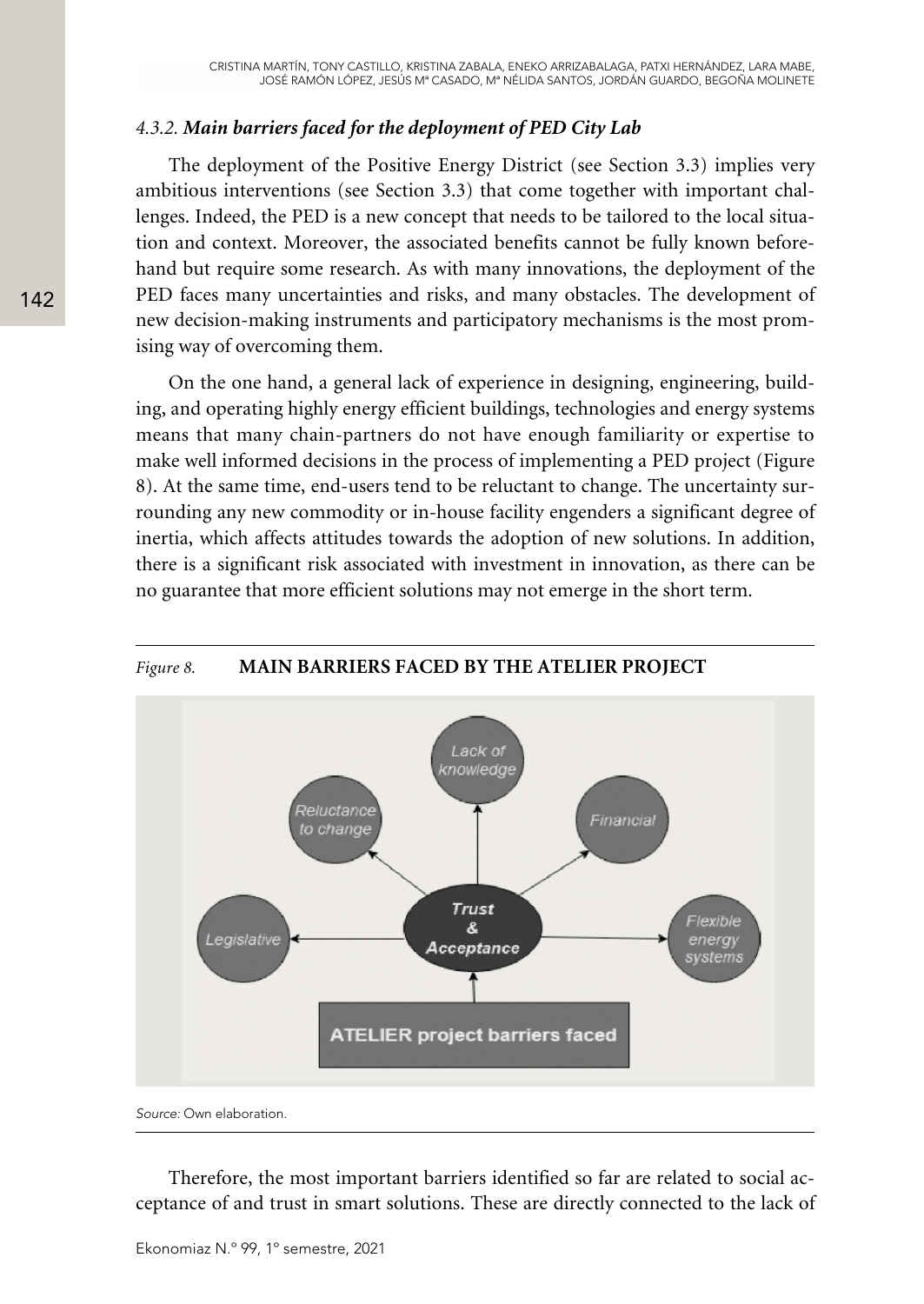knowledge, reluctance to change, adoption of more flexible energy systems, design of new legislations or new financial structures, etc.

### *4.3.3. Innovation ATELIERS as smart governance process*

Given their systemic nature, PEDs require support from the local innovation ecosystem in tailoring and implementing smart urban solutions. Many European cities still do not have the 'governance capacity' (capacity of local actors to work together on a societal challenge and implement solutions) required for smooth implementation of innovative solutions. It therefore needs to be boosted.

In ATELIER smart city project, the design of new participative mechanisms is based on the Quadruple Helix methodology (Figure 9), an inter-sectoral approach where governance, academia, industry, and citizens build up new decision-making processes.

# *Figure 9.* **INNOVATION ATELIERS FOLLOW QUADRUPLE HELIX METHODOLOGY**



Source: Värmland Country Administrative Board, 2018.

Bilbao Innovation Atelier was created as a forum for local, regional and related stakeholders with a clear vocation for innovation and continuity beyond the lifespan of the H2020 project and as an instrument of collaboration with other cities and areas of government beyond Bilbao city and the ATELIER innovation action.

The objectives were as follows:

- To create a forum for ATELIER Bilbao partners and the local stakeholder community to foster open innovation in PEDs
- To disseminate progress on the development of ATELIER smart urban solutions and showcase its results
- To involve the local innovation ecosystem (quadruple helix) in tailoring and implementing the solutions in Bilbao, by: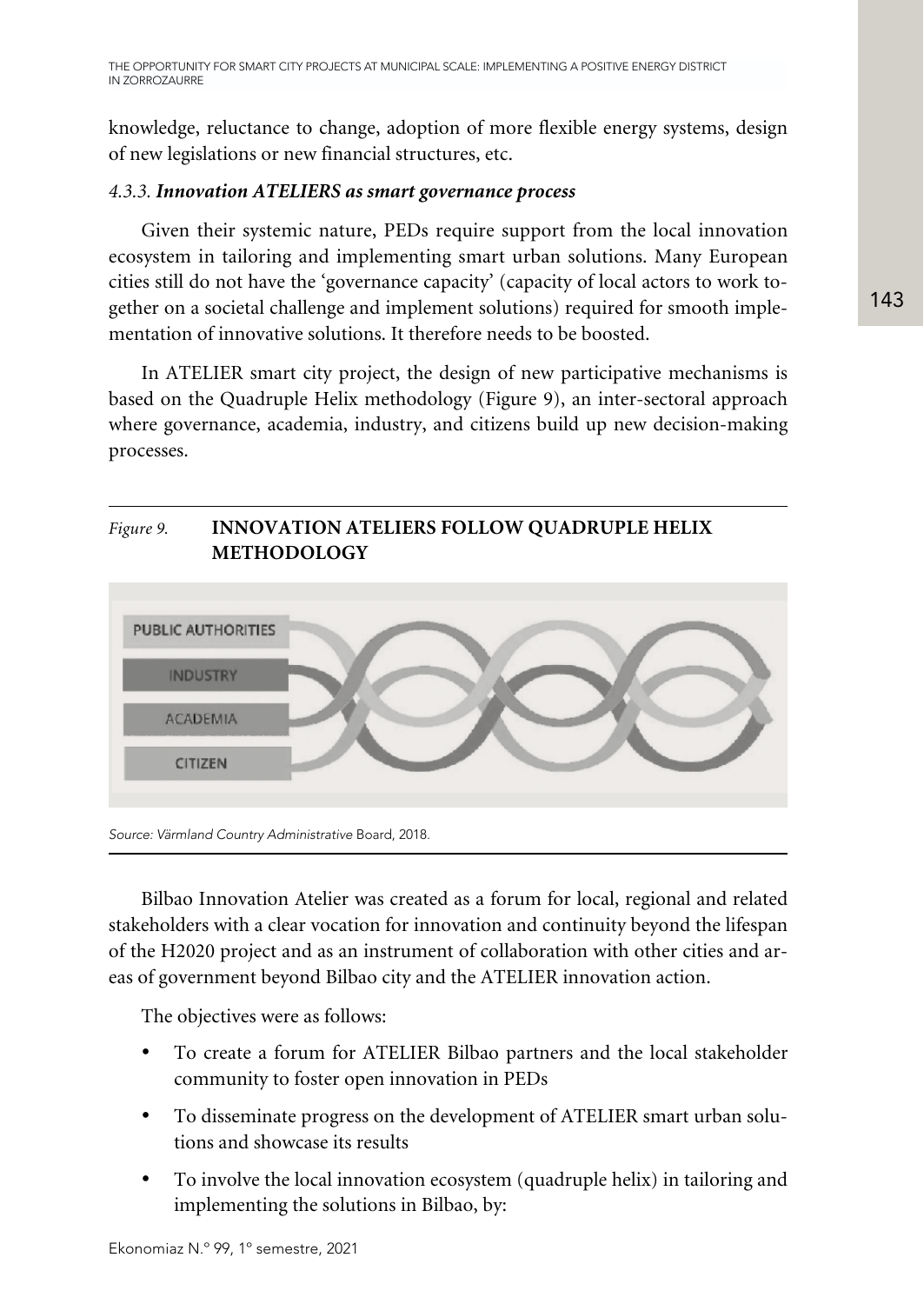- Identifying local particularities and barriers and potential solutions
- Exploring and fine-tuning business models for the innovations proposed
- To share knowledge and gain experience in four thematic tracks: #1 Integrated energy systems and e-mobility; #2 Governance, Integrated Planning and Law; #3 New financing instruments; #4 Data, privacy and data platforms
- To deliver useful feedback and best-practices to upscale the solutions to other districts of Bilbao and other cities in the Basque region and to support replication elsewhere in Europe.

The core group of the innovation ateliers meets regularly for the organisation of the workshops, which will always answer a research question, would identify the stakeholders to be involved, and would design the type of workshop (number of participants, type of participation, etc.). The innovation ateliers were stablished in Bilbao. Two workshops have been organised from the beginning of the project (from November 2019 to December 2020) (see Figure 10). The objective is to increase the intensity of the activity and to organise around five workshops per year.



# *Figure 10.* **ACTIVITY OF INNOVATION ATELIERS IN BILBAO**

Source: Own elaboration.

# *Workshop 1: Neighbour LH/FW cities participating in SCC/PED projects*

The first Innovation Atelier was held in June 2020. The aim was to draw on the experience of other Basque smart-city projects (Lighthouse and Fellow cities) to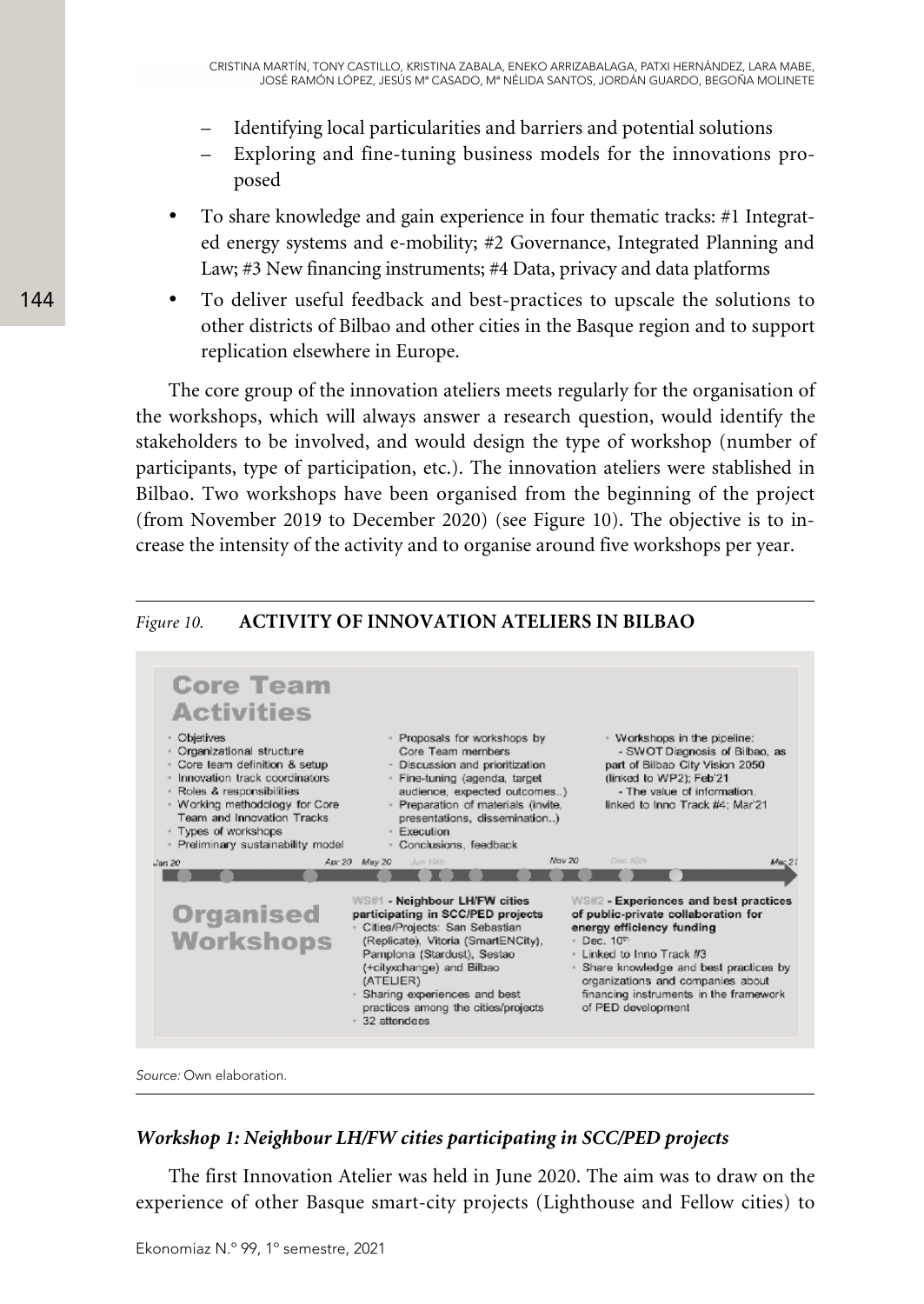pool knowledge, experiences and best practices from their H2020 projects, and thus identify potential collaboration opportunities.

The Basque region has enormous potential as a smart city region since there are five SCC1 funded smart city projects. A panel of representatives from REPLI-CATE (Donostia-San Sebastian), SMARTENCITY (Vitoria-Gasteiz), STARDUST (Pamplona), +CITYXCHANGE (Sestao) and ATELIER (Bilbao) projects presented their smart vision of their respective cities, sharing many of the experiences, best practices and lessons learned in their H2020 projects to foster a joint understanding of the roll-out and take-off phases. The session allowed all the participants to reach a common understanding of the projects and initiatives proposed and implemented in the five cities. It also facilitated an exchange of experiences, lessons learned and recommendations on a series of subjects in an open and fruitful discussion between panellists and participants. The three main lines of debate focused on the governance model and tools made available in each city for the initiatives of the projects, how the best technical solutions were defined in each case, and the citizen communication strategy and participation mechanisms put in place.

In terms of the principal strengths, a good communication and citizen engagement strategy was seen as being key to achieving support from neighbourhood communities in adopting the solutions designed under the projects. A great effort must be made —even before the project is begun— to deliver clear, simple and accurate messages on planned actions and their expected benefits, including door-to-door campaigns, tailored to wide-ranging groups of citizens in an understandable way, avoiding too much technical detail and fostering an environment of trust.

Some difficulties were also raised, such as the complexity of harmonizing and coordinating work between different municipal areas and services, each of which has different objectives, teams and working schedules. A flexible and efficient governance model would be helpful, with a clear commitment from all municipal areas involved to meet project targets and execution milestones.

Most of the panellists agreed on the advisability of defining and implementing on-site pilot schemes or demonstrations in the neighbourhoods, following a bottom-up strategy, since this is the most practical way of showing the different technologies in place and the benefits of the selected solutions. This kind of action could be extremely helpful in making citizens understand the impact of the projects' results in terms of energy efficiency, sustainability, and comfort, thus encouraging the communities to adopt them. As a result of this workshop, the panellists were quite positive about establishing a collaborative framework between the five projects and cities to build on the issues discussed, analyse others of common interest and identify joint initiatives to be undertaken within the framework of Bilbao Innovation Atelier.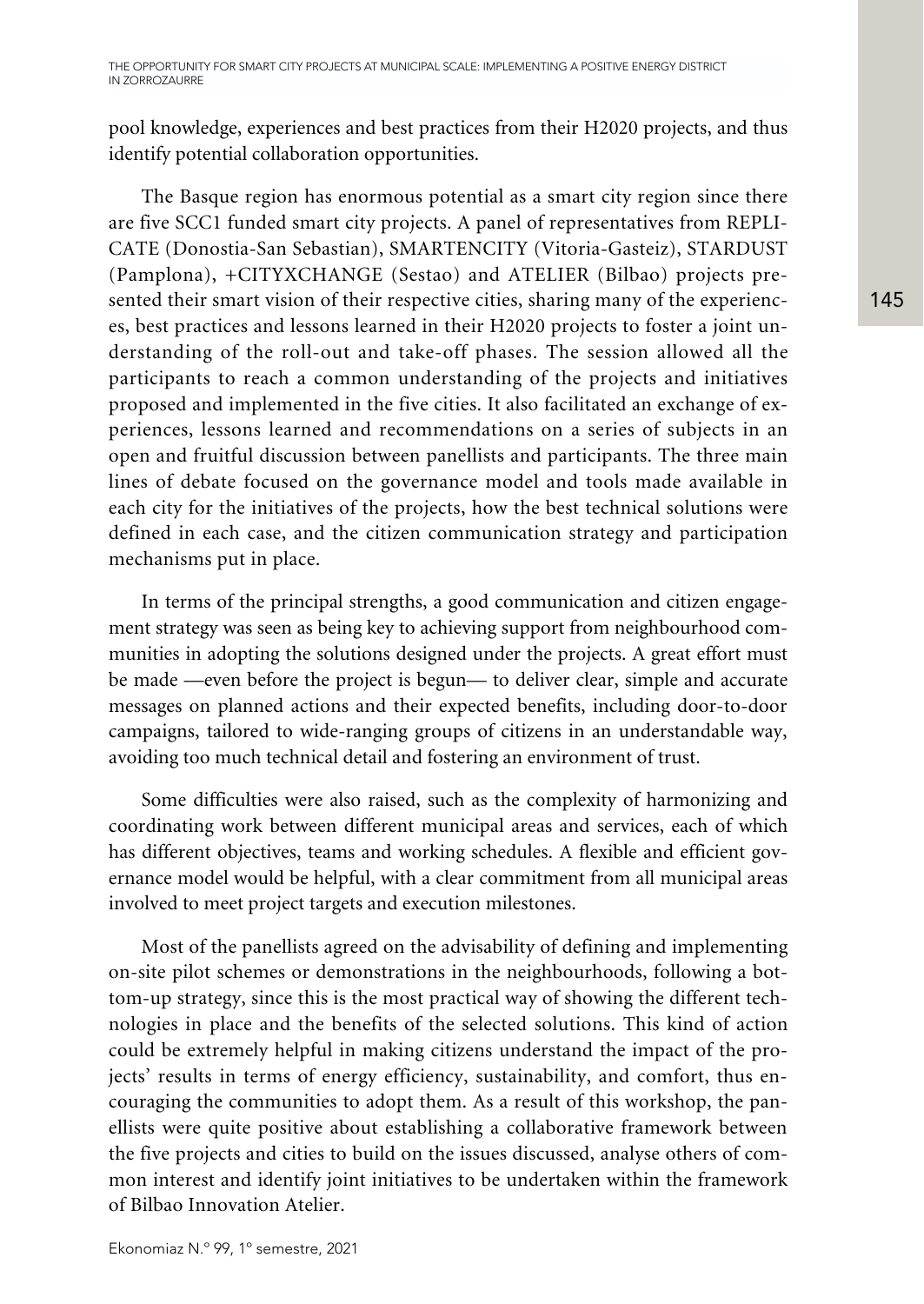### *Workshop 2: Financing energy saving: experiences and alternatives*

The second innovation workshop took place on the 10<sup>th</sup> of December 2020, under the topic «Financing energy saving: experiences and alternatives», organized by Deusto Business School (DBS). The workshop featured an outstanding panel of representatives from the Basque Government: Ignacio de la Puerta Rueda. Director of Territorial Planning, Urbanism and Urban Regeneration, Greenward: Fernando de Roda. Founder & Managing Partner, Stratenergy, Velatia: Alejandro Sánchez Palomo. Managing Director, Triodos Bank: Daniel Pascual Pascual. Director of the Basque Country, Smart Energy-Iberdrola: Jose Ignacio Leonet. Product Manager. Smart Solar, GoiEner: Jokin Castaños González. Generation Area Coordinator, EVE: Luis de Velasco. Department of Studies and Planning and the participation of ATELIER «Opengela» experience was shared. It was focused on partners. The workshop was attended and participated by a total of 25 people.

The seven panellists addressed the issue of financing energy saving and  $CO<sub>2</sub>$ emission reduction projects from their respective organizations. The main conclusions were:

- The decarbonisation challenge set for 2050, which involves an intervention in nearly 1,100,000 homes in the Basque Country. Financing is key and is part of the solution and must be 1) Easy to access 2) Affordable and 3) Fair and generate 4) Trust. The presenter shares the «Opengela» experience that focuses on intervention in the most vulnerable neighbourhoods.
- Financing is an important barrier, especially in the most vulnerable neighbourhoods. It is important to simplify the information, make it easy to communicate. An example of good practice is related to the «Opengela» project and the «Neighbourhood Offices».
- It is important to talk about energy saving, but it is also important to talk about improving the quality of life of citizens and the right to have a decent home in terms of light, energy, heating, etc.
- Public-private collaboration is essential in building rehabilitation projects. The public part should offer guarantees to the private sector (i.e. clear rules and regulations). As an example, it should be possible to extend the repayment terms of loans for financing energy savings (15-25 years) to make it affordable for the most vulnerable people.
- The role of ESCOs as motivator/facilitator of the energy transition process was highlighted. Example of good practice of public-private collaboration in TxominEnea in Donostia was presented by Stratenergy.
- New financing formulas through PPAs services (Smart Solar-Iberdrola case), energy cooperatives for self-generation and self-consumption projects (Goiener case) were presented.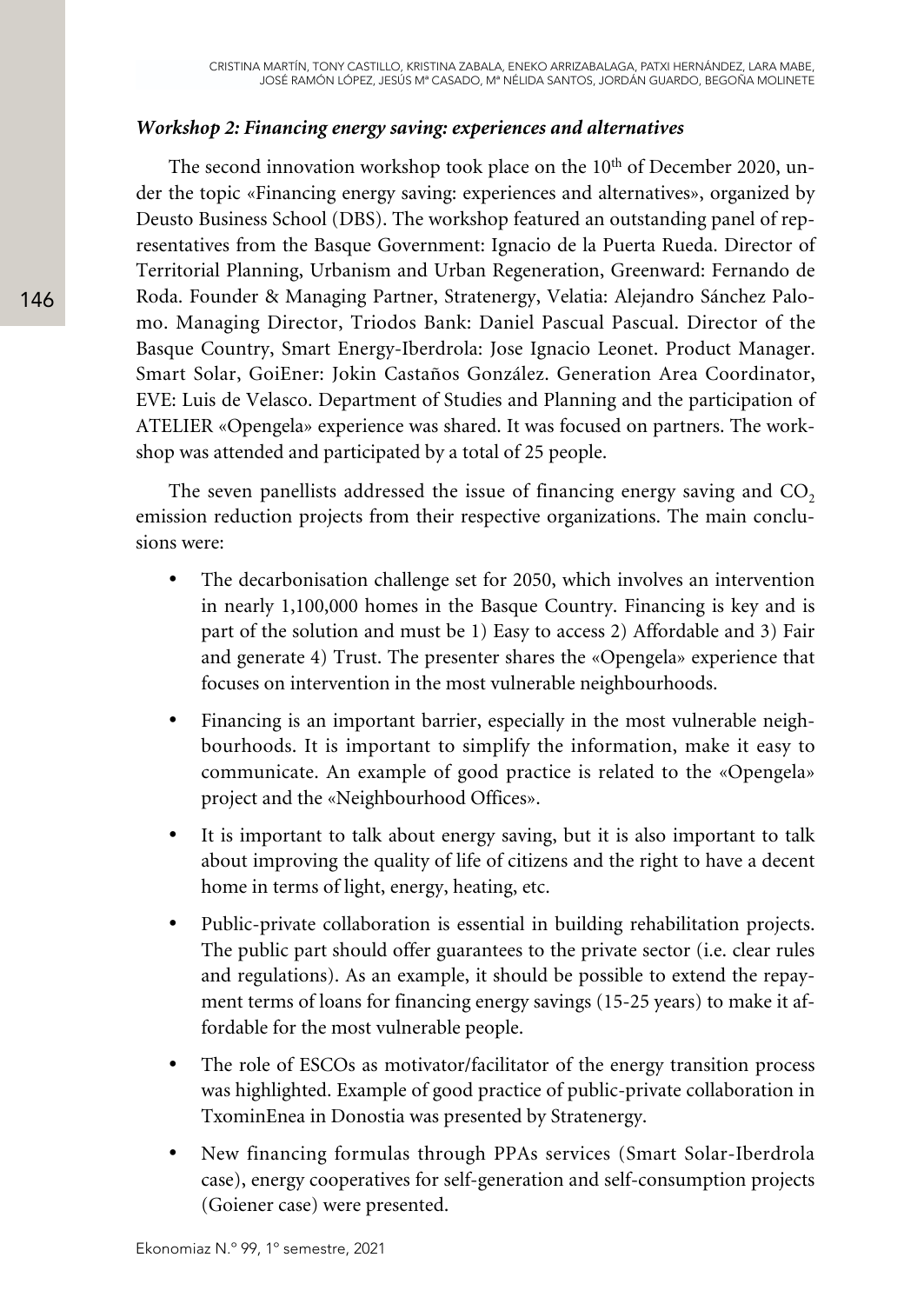There are no public resources to subsidize 70-80% of the retrofitting/renovation projects. It would be necessary to refine the recipients of the aid, who are those who really need it. The challenge would be for public funding to cover people who are not eligible by the private sector.

# 5. CONCLUSIONS AND POLICY FEEDBACK

This article presents an innovative three-step methodology that will pave the way for energy urban transition in cities. It combines: an innovative design approach based on the definition of Positive Energy Districts, a real-scale implementation using the City Labs, and the definition and implementation of new governance mechanisms that combine long-term strategic perspectives with bottom-up participatory schemes. ATELIER H2020 project has accelerated the demonstration of this innovative methodology that has already provided the following results:

- The definition of Positive Energy District (PED) is still under debate; however, it seems to be an appealing concept that is very well suited to the requirements of the integrated climate and energy policy framework (European Commission, 2014). A PED is defined in Zorrozaurre including specific areas at the North, Centre and South of the island.
- The implementation of the Positive Energy District in Zorrozaurre is not seen as an isolated initiative but, on the contrary, it is one of the City Labs promoted by the council of Bilbao. It will serve to define and illustrate the Bilbao Bold City Vision, the strategic plan for urban transition that defines the roadmap for 2050.
- The success of new urban developments motivated by energy transition requirements depends on citizens and all stakeholders: the acceptance of the solutions, the difficulty that poses the resistance to changes, the trust on the community, etc. will be clue elements for the integration of measures and the success of integrated developments. Innovative governance mechanisms that boost bottom-up participatory approaches have been recently adopted in Bilbao, they have been called innovation ateliers and will work on four thematic tracks: integrated energy systems and e-mobility; governance, integrated planning and law; new financing instruments; and data, privacy and data platforms.

The Basque region has great potential to be a reference in Europe with respect to the energy transition and smart-city region development. The Positive Energy District supported by ATELIER – H2020 innovation project will provide new insights for policymaking. The support of Smart Cities and Communities (SCC) as well as the experience of the Basque smart cities will facilitate the rapid roll out of solutions all along the Basque Region.

147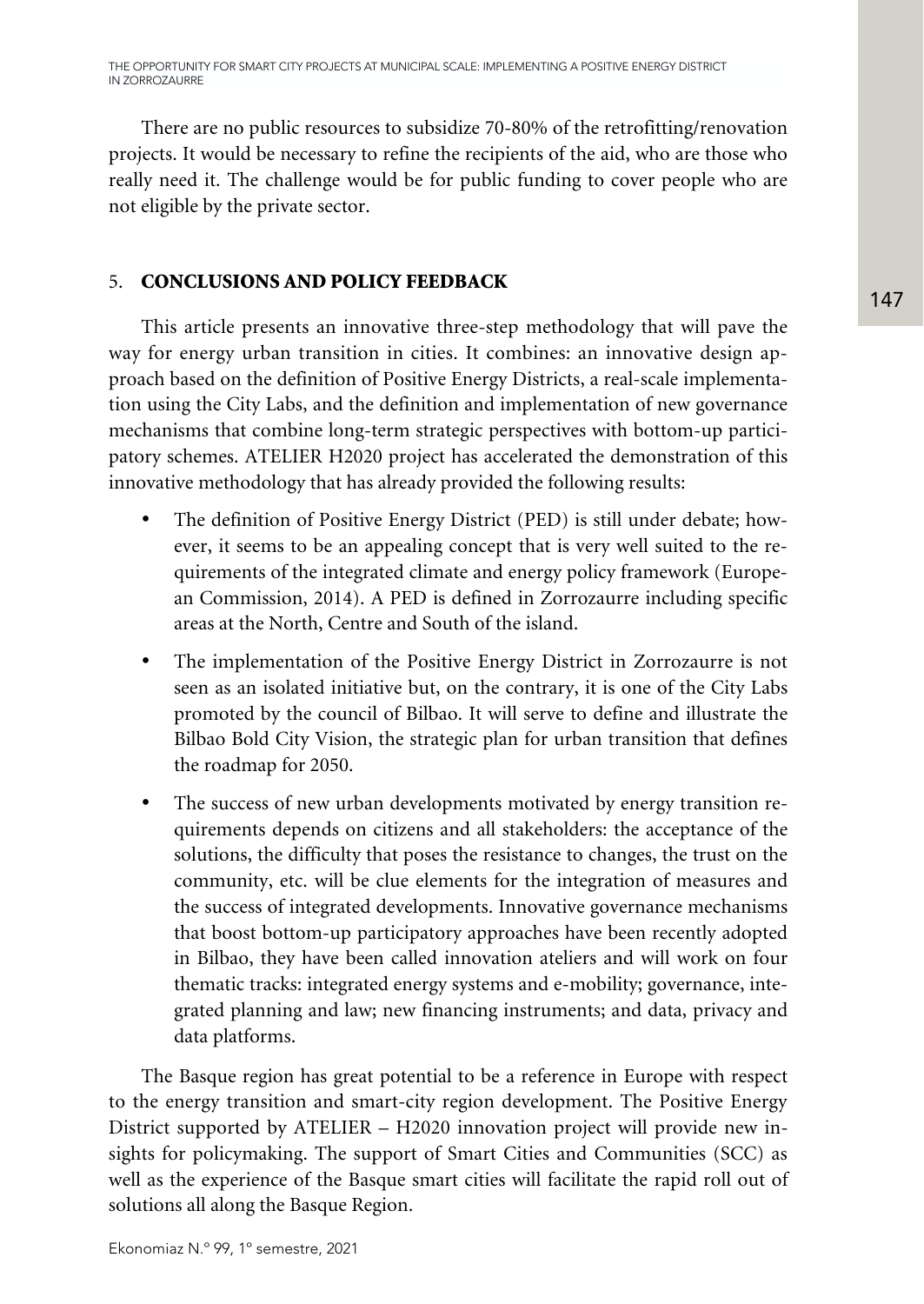#### **REFERENCES**

- ANGELAKOGLOU, K. *et al.* (2019): «A methodological framework for the selection of key performance indicators to assess smart city solutions», Smart Cities, 2(2), pp. 269-306. doi: 10.3390/smartcities2020018.
- ARRIZABALAGA, E., GARCÍA-GUSANO, D., HERNÁN-DEZ, P. *Toward sustainable long-term energy planning for cities: an economic and environmental assessment of sustainable fuel technologies in the city of Donostia-San Sebastián.* En: Sustainable Fuel Technologies Handbook. Eds.: Dutta S., Hussain C.M. Academic Press, 2021, pp. 483-510, ISBN 9780128229897. https://doi.org/10.1016/B978-0-12-822989- 7.00017-2
- ARRIZABALAGA, E., MUÑOZ, I., NEKANE, H., URCO-LA, I., IZKARA, JL., PRIETO, I.; PEDRERO, J. HERNÁNDEZ, P., MABE, L., (2019): Methodology for the advanced integrated urban energy planning. Proceedings 2019, 20(1), 17; https://doi.org/10.3390/proceedings2019020017
- BUONOMANO, A. *et al.* (2019): «Dynamic analysis of the integration of electric vehicles in efficient buildings fed by renewables», Applied Energy. Elsevier, 245(March), pp. 31-50. doi: 10.1016/j.apenergy.2019.03.206.
- CALLEJA, D.; CABALLERO, F. (2014): «A new industrial policy for Europe: Reinforcing Europe's industrial base to create employment and growth», Manufacturing Renaissance, 145(1), pp. 155-180. doi: 10.4000/rei.5769.
- CALZADA, I. (2018): «(Smart) citizens from data providers to decision-makers? The case study of Barcelona», Sustainability (Switzerland), 10(9). doi: 10.3390/su10093252.
- CAO, X.; DAI, X.; LIU, J. (2016): «Building energyconsumption status worldwide and the stateof-the-art technologies for zero-energy buildings during the past decade», Energy and Buildings. Elsevier B.V., 128, pp. 198-213. doi: 10.1016/j.enbuild.2016.06.089.
- CASTILLO-CALZADILLA, T. *et al.* (2018): «Analysis and assessment of an off-grid services building through the usage of a DC photovoltaic microgrid», Sustainable Cities and Society. El-

sevier, 38(December 2017), pp. 405-419. doi: 10.1016/j.scs.2018.01.010.

- CHARRON, R. (2008): «A review of low and netzero energy solar home initiatives», Open House International 33(3) pp. 7-16. doi: 10.1108/OHI-03-2008-B0002
- ENERKAD (2019): Available at: https://www. enerkad.net/ (Accessed: 30 October 2020).
- EU RATIFIES THE KYOTO PROTOCOL (2002). Press note IP/02/794, Brussels, 31 May 2002. Available at: https://ec.europa.eu/commission/ presscorner/detail/en/IP\_02\_794 (Accessed: 30 October 2020).
- EU SMART CITIES INFORMATION SYSTEM (2017): Upscaling urban residential retrofit for the EU's low carbon future: Challenges and opportunities. Available at: www.smartcities-infosystem.eu.
- EUROPEAN COMMISSION (2014): «2030 climate and energy goals for a competitive, secure and low-carbon EU economy», Press Release. Brussels: European Commission. Available at: http://ec.europa.eu/clima/policies/2030/documentation\_en.htm.
- EUROPEAN COMMISSION (2019a): The European Green Deal, European Commission. Brussels. doi: 10.1017/CBO9 781107415324.004.
- EUROPEAN COMMISSION (2019b): Clean energy for all Europeans, Euroheat and Power. doi: 10.2833/9937.
- EUROPEAN ENVIRONMENT AGENCY (2015): The European Environment: State and Outlook 2015: Synthesis Report. Available at: https:// www.eea.europa.eu/soer/2015/synthesis/report.
- GONZÁLEZ MEDINA, M.; FEDELI, V. (2015): «Explorando la Política urbana europea: ¿Hacia una agenda urbana nacional-europea?», Gestión y Análisis de Políticas Públicas, 7(14), pp. 8-22. doi: 10.24965/gapp.v0i14.10287.
- HIRSCH, A.; PARAG, Y.; GUERRERO, J. (2018): «Microgrids: A review of technologies, key drivers, and outstanding issues», Renewable and